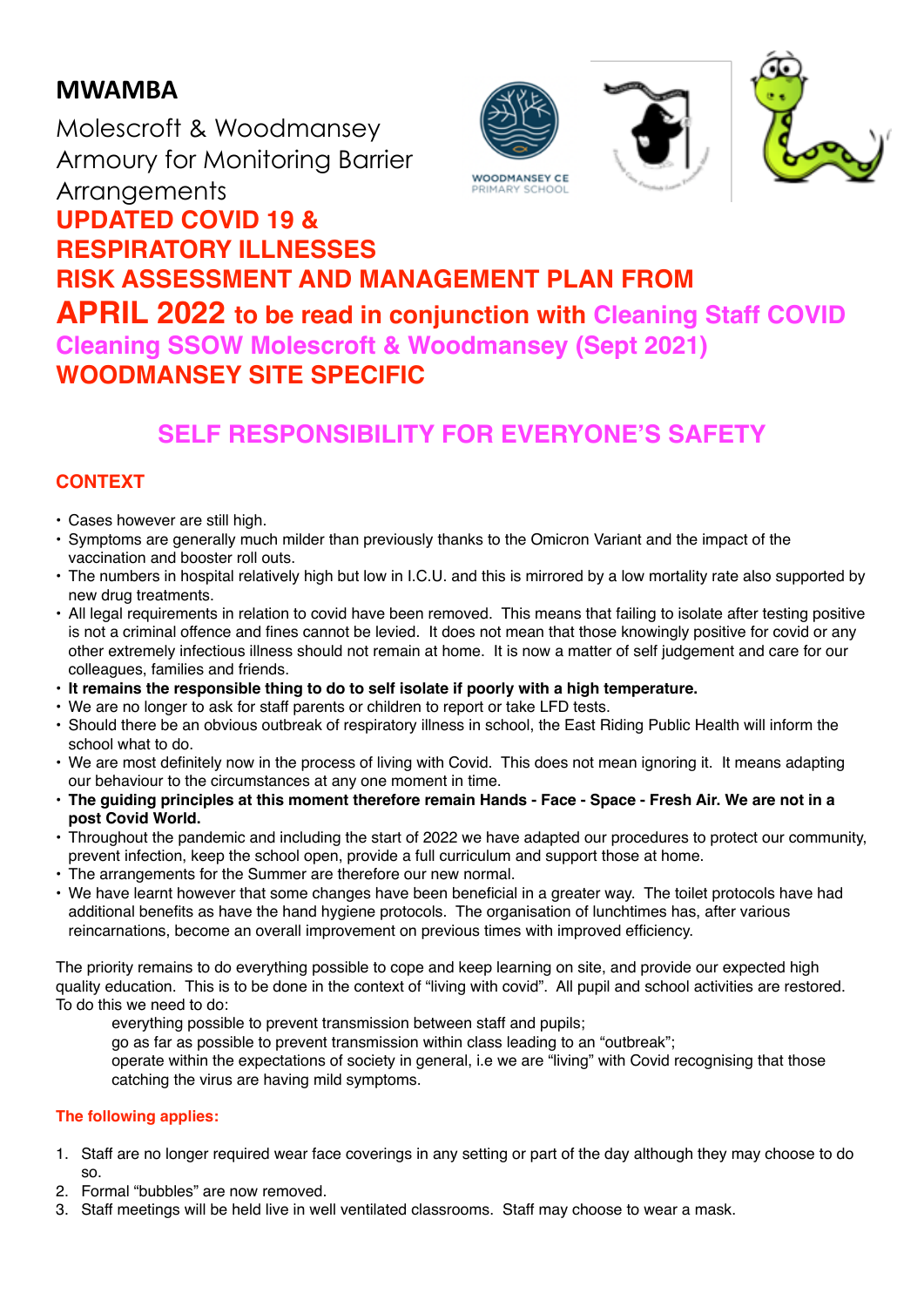- 4. Staff may now mix for lunch and refreshments. However small rooms will still have limits on numbers. I.e. Staff Room. Ventilation must be maintained in these rooms.
- 5. Staff are not required to take LFD tests in any circumstance.
- 6. Teachers still need to be prepared to have a lack of support staff and may need to adjust their teaching style accordingly. Always have Plan B and probably Plan C too!
- 7. Teaching Assistants may still be required to help cover absence at short notice and therefore each team of teachers needs to be prepared to provide lesson plans for TAs.
- 8. Home learning is now over. Children at home will be there because they are too poorly to attend school. They are now able to return to school after 3 days providing they do not have a high temperature.
- 9. The previous expectation that those teachers doing catch up provision cannot be redeployed, remains suspended in case of teacher absence in the team, **however this should be a last resort.**
- 10. Part time staff are still requested to consider if they can in short term situations do extra days.
- 11. To avoid the lack of lunchtime staff impacting, TAs may be asked to keep working over the lunch break and then have a lunch break at the start of the afternoon. Teachers be prepared!
- 12. Parents remain warned that the school menu may be changed at short notice if we are short staffed in the kitchen. A simple reserve meal to be always on standby.
- 13. It may be that the school will suspend meals and all children bring a packed lunch.
- 14. All school visits are allowed.
- 15. Indoor lunchtime clubs are fully restored as previously advertised with mixed age groups inside and outside.
- 16. All other corridor etiquettes are now removed, though it is expected that children are NOT hanging about in corridors at breaks or lunchtimes.
- 17. Full daily assemblies are fully restored.
- 18. PPA afternoons no longer need to extend the sessions to account for no assembly.
- A. If there is an assembly there is to be NO afternoon playtime This includes Fridays.
- 19. We shall no longer be writing to parents and carers summarising the cases present every day.
- 20. Public Health will be informed only if we are concerned about an obvious and significant rise in respiratory illness in the school population.
- 21. All school events will go ahead as planned.

#### **KEY PROCEDURES being maintained.**

Hand gel use Hand washing Cleaning protocols Additional housekeeping cleaning mid morning and mid afternoon. Use of toilet protocols **Good ventilation** Internal doors remain open with the electric door closers in case of fire. Mr. Taylor to check these are working on a daily basis.

Isolation of symptomatic individuals.

#### **A message from the East Riding of Yorkshire Council THE SIMPLE GUIDE TO LIVING WITH COVID IN SCHOOL Please read these two pages carefully and keep for reference purposes.**

Most people can no longer access free testing for COVID-19. The symptoms of COVID-19 and other respiratory infections are very similar. It is not possible to tell if you have COVID-19, flu or another respiratory infection based on symptoms alone.

# **Symptoms of COVID-19, flu and common respiratory infections include:**

#### • continuous cough

- high temperature, fever or chills
- loss of, or change in, your normal sense of taste or smell
- shortness of breath
- unexplained tiredness, lack of energy
- muscle aches or pains that are not due to exercise
- not wanting to eat or not feeling hungry
- headache that is unusual or longer lasting than usual
- sore throat, stuffy or runny nose
- diarrhoea, feeling sick or being sick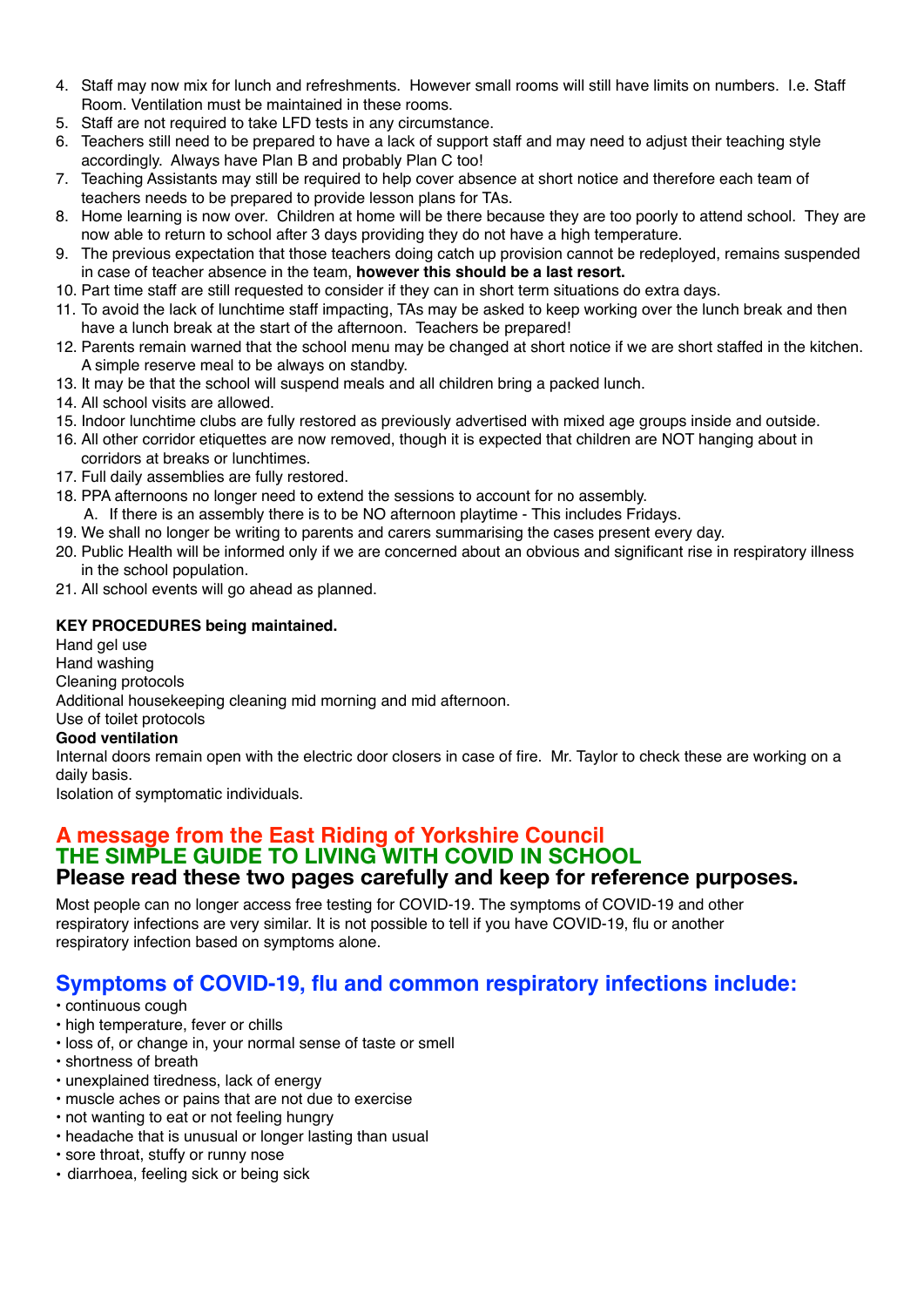### **If a pupil or member of staff has symptoms of a respiratory infection**, such as

COVID-19, and they have a high temperature or do not feel well enough to come to school/work or carry out normal activities, they are advised to stay at home and avoid contact with other people until 24 hours after they no longer have a high temperature.

People who are at higher risk from COVID-19 and other respiratory infections include:

- older people
- those who are pregnant
- those who are unvaccinated
- people of any age whose immune system means they are at higher risk of serious illness
- people of any age with certain long-term conditions

# **The following actions will still reduce the chance of passing on infection to others, but are not mandatory:**

• wear a well-fitting face covering made with multiple layers or a surgical face mask

- avoid crowded places such as public transport, large social gatherings, or anywhere that is enclosed or poorly ventilated
- take any exercise outdoors in places where you will not have close contact with other people
- cover your mouth and nose when you cough or sneeze; wash your hands frequently with soap and water for 20 seconds or use hand sanitiser after coughing, sneezing and blowing your nose and before you eat or handle food; avoid touching your face.

# **When individuals with mild symptoms such as a runny nose, sore throat, or slight cough, who are otherwise well, can continue to attend their education setting.**

### **Individuals who are unwell and have a high temperature should stay at home**

and avoid contact with other people, where they can. They can return to school, and resume normal activities 24 hours after they no longer have a high temperature and are well enough to attend. All individuals with respiratory symptoms should be encouraged to cover their mouth and nose with a disposable tissue when coughing and/or sneezing and to wash their hands after using or disposing of tissues.

# **What to do if you have a positive COVID-19 test result**

### **Staff**

If a member of staff has a positive COVID-19 test result, it is very likely they have COVID-19 even without symptoms. The infection can be passed onto others, even when asymptomatic.

Many people with COVID-19 will no longer be infectious to others after 5 days. If a member of staff has a positive COVID-19 test result or displays symptoms including high temperature, fever or chills, they should stay at home and avoid contact with other people for 5 days after their positive result.

At the end of this period, if the individual has a high temperature or feels unwell, they should continue to stay at home and avoid contact with other people until 24 hours after they no longer have a high temperature and they feel well enough to resume normal activities.

### **Pupil**

If a pupil has a positive COVID-19 test result, it is very likely they have COVID-19 even without symptoms. The infection can be passed onto others, even when asymptomatic.

Many children with COVID-19 will no longer be infectious to others after 3 days. If a pupil has a positive COVID-19 test result or displays symptoms including high temperature, fever or chills, they should stay at home and avoid contact with other people for 3 days after their positive result.

At the end of this period, if the individual has a high temperature or feels unwell, they should continue to stay at home and avoid contact with other people until 24 hours after they no longer have a high temperature and they feel well enough to resume normal activities.

#### **Teachers still need to regularly remind children returning after the holiday once again of the remaining routines and expectations.**

• Although the restrictions are being largely removed, it should be made clear that the responsibility is now placed on the individual to do the right thing regarding hygiene, ventilation, and common curtesy to those in our community.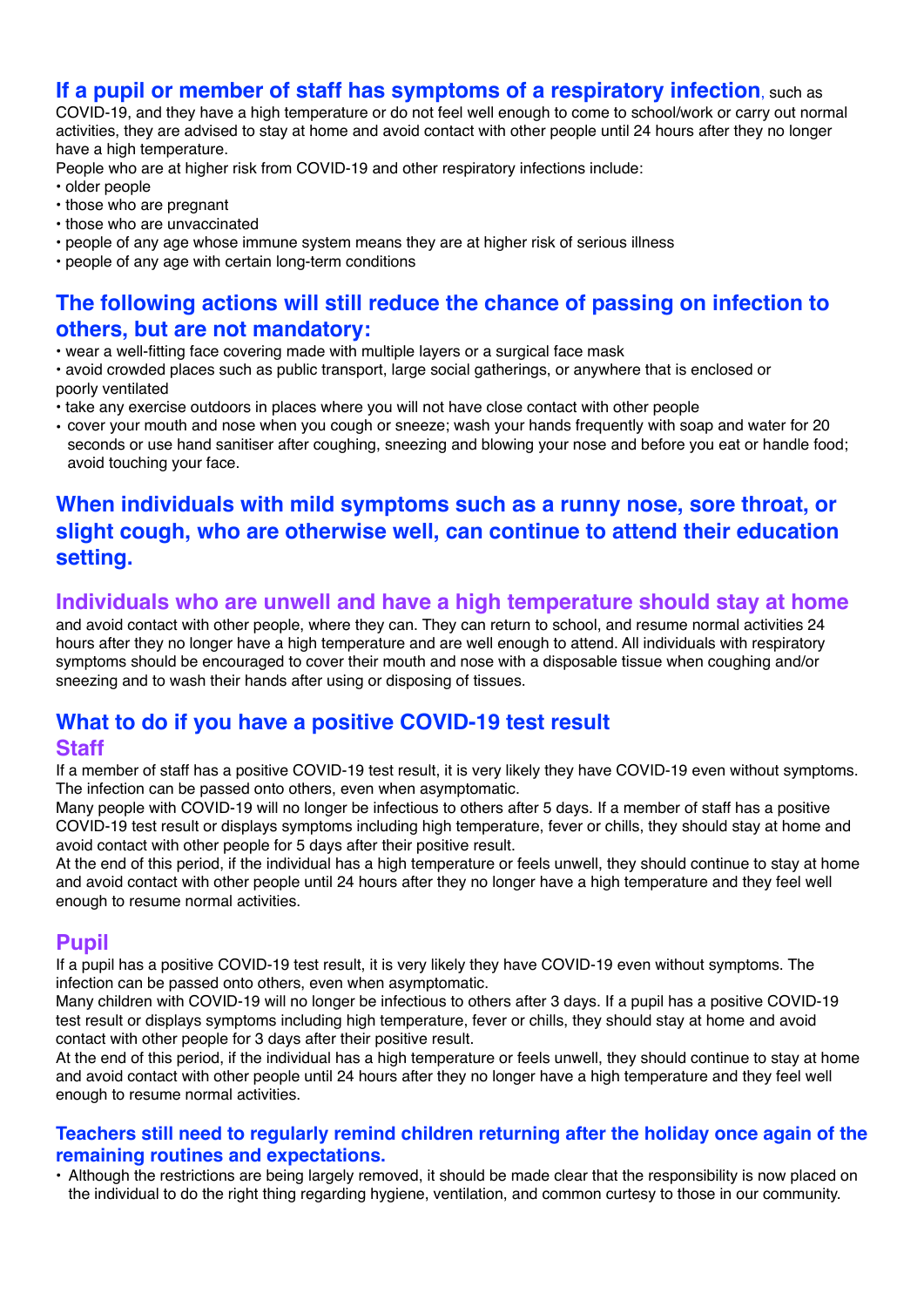*We hope for the best, but we have in our arsenal all that we could require should a new variant come along.*

**We must not forget how successful our systems were throughout the past two years as reported by Lauren Newham from Safety Services confirmed that our systems for drop off and pick up are extremely effective.** *"Firstly I just want to thank you both for inviting me along to observe the morning drop offs at your schools.*

*It really was lovely to see how much thought you've put in to making the new experience for parents, staff and children both safe for everyone, and sensitive to the anxieties that children may be feeling through use of fun.*

*The use of 'yellow brick roads' and stars on the playground is absolutely inspired.*

*The experience I observed at both schools was nothing short of exemplary (even with the weather against you at Molescroft)!*

*It was well managed, calm, and orderly and it is clear that you both have fantastic parental engagement which is a credit to your communication with them. Regular reminders to parents regarding supporting you with social distancing measures are already in place, and may need to continue over the next few weeks and months.*

*Drop off's are notoriously one of the most challenging times of the school day in a normal world, never mind in the new COVID world, but you have seamlessly blended the guidance with creativity, through use of clear one way systems, staggered arrival times, and considered how to achieve distance between parents whilst stood on the playground to keep them safe. I observed no issues with 'pinch points.'*

*I agree that there is some flexibility in allowing shortened times in between arrival times, though you have taken the right approach in ensuring that this was considered on the basis of observing for a few weeks.*

*If I can be of any further support please get in touch but thanks once again, it really was a pleasure."*

# **RETURNING TO THE NEW NORMAL ADDITIONAL Q&A**

# **The definition of Close Contact**

### **WHY? — to enable an individual to be alert regarding their own health and to take sensible precautions.**

#### **What is meant by a contact**

A contact is a person who has been close to someone who has tested positive for COVID-19. You can be a contact anytime from 2 days before the person who tested positive developed their symptoms, and up to 10 days after, as this is when they can pass the infection on to others. A risk assessment may be undertaken to determine this, but a contact can be:

- anyone who lives in the same household as another person who has COVID-19 symptoms or has tested positive for COVID-19
- anyone who has had any of the following types of contact with someone who has tested positive for COVID-19:
	- face-to-face contact including being coughed on or having a face-to-face conversation within one metre
	- been within one metre for one minute or longer without face-to-face contact
	- sexual contacts
	- been within 2 metres of someone for more than 15 minutes (either as a one-off contact, or added up together over one day)
	- travelled in the same vehicle or a plane

An interaction through a Perspex (or equivalent) screen with someone who has tested positive for COVID-19 is not usually considered to be a contact, as long as there has been no other contact such as those in the list above.

### **Management of the Schools in a crisis.**

#### **WHY? — to ensure the continuity of service, policy and practice. Woodmansey**

•Should the Head of School be unable to work due to illness, it will be assessed at which point it be necessary for Mrs. Grainger to be deployed to be the physical lead on site until the Head of School can return. She will work Full Time. •Should there be a serious long term absence of the Head of School, Mrs. Grainger will be asked to remain in post at Woodmansey for as long as she is required. Arrangements will then be made to secure the long term cover of her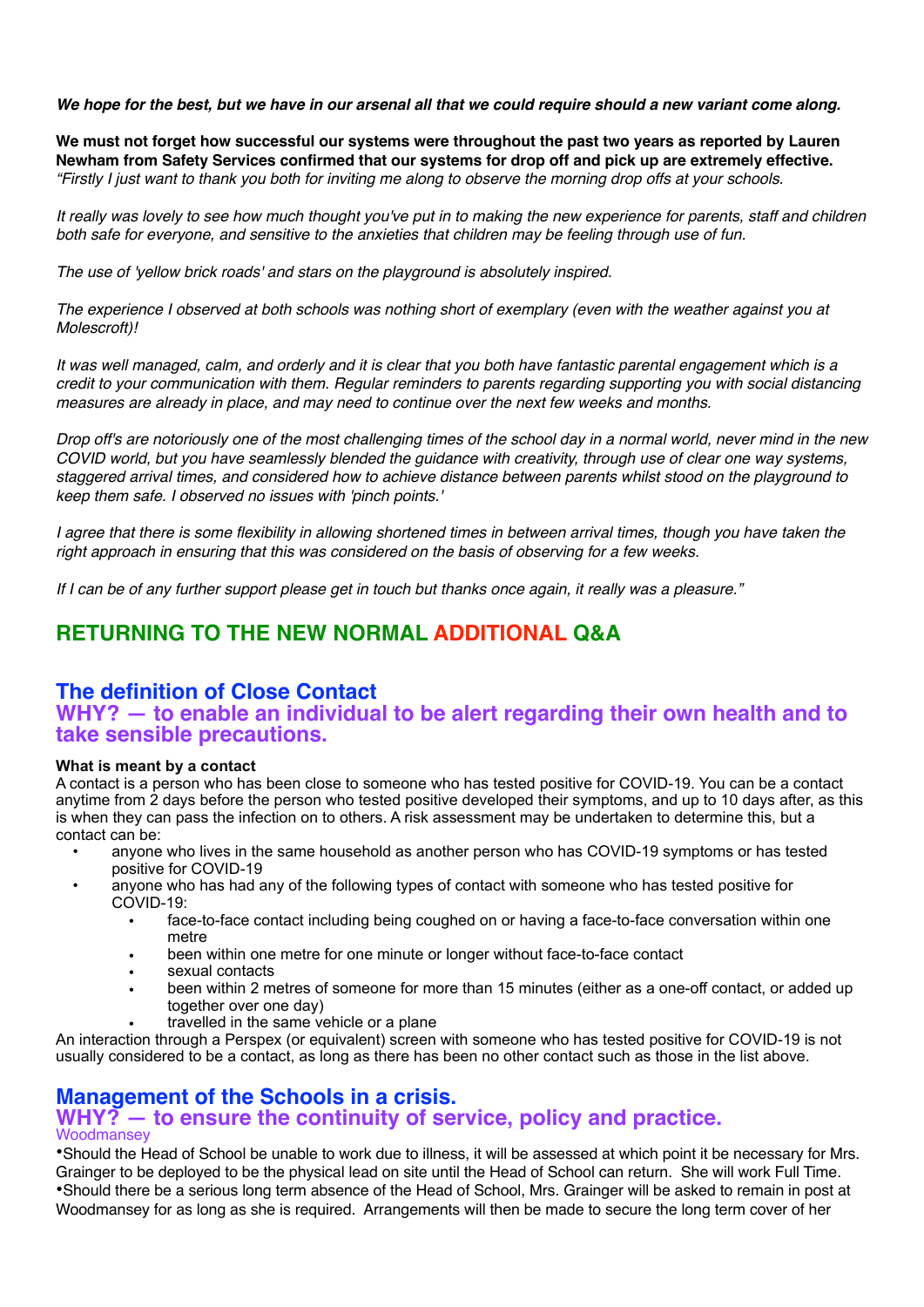teaching commitments at Molescroft or alternatively an alternative solution will be considered involving either an alternative member of the MPS team taking on or sharing the role with Mrs. Grainger. This should be able to be resolved within a month at maximum.

•Should the Head of School be unable to return, a new appointment to the school will be recommended to the Governors of WPS from MPS as per the agreement between the schools.

#### Molescroft

•Should the Head Teacher test positive and have to isolate there are sufficient senior managers on site to maintain the management of the school. If well enough, the Head Teacher can continue to make decisions from home, but the physical management of the school will be led by Mrs. Hakner supported by Mrs. Tonks.

•Should there be a serious long term absence of the Head Teacher, Mrs. Hakner will take on the responsibilities of Head Teacher. She may draft in further support to cover her responsibilities. e.g. Mrs. Charlton for SEN support and/or Mrs. Martin. Also support for ITT could be delegated to other members of the team. Mr. Williams is already leading on KS1. During the quieter period for the TSA, Mrs. Tonks will support the overall leadership of the school, particularly in reference to pastoral issues - staff and children.

•Should the Head Teacher die, the above will continue, to be the strategy, however Mrs. Hakner will need to have the backing of a non teaching SMT member. Again if the TSA is not particularly demanding attention, then Mrs. Tonks can probably be this person. If however the school is fully open again and national initiatives are restoring, it will probably be required that Mr. Atkinson become largely non teaching to support SMT (Y2 & Y6 thus remain unaffected and Mr. Britton able to maintain his DSL and PP roles) and extra staffing be found for FY. Mrs. Hulse may be able to increase her commitment to cover more of Mr. Atkinson, or possibly the chance for Miss Power to return early, maybe on a part time basis?

#### **What are the arrangements for dropping off and collecting children? WHY? - because we are no longer required to exercise social distancing outside, however there should still be a system to avoid congestion and pinch points.**

•These remain vulnerable times of the day.

•Staff throughout the pandemic have been ultra organised and prepared regarding the timings of staggered starts and finishes.

•Although the staggered arrangements remain dropped, the order of the end of day hand over is to be maintained. It is imperative that teachers are not on duty for morning drop off - they should be inside teaching.

•Drop offs are maintained at the original ten minute window of 08:40 to 08:50. Children will enter on arrival from 8:40am. There is no further expectation that a face covering is worn.

•Pick up arrangements are all to be at 3:30pm. Bethan to monitor the routines, but it is intended that the teachers will now manage their own hand over and staff may engage in conversation with parents and carers.

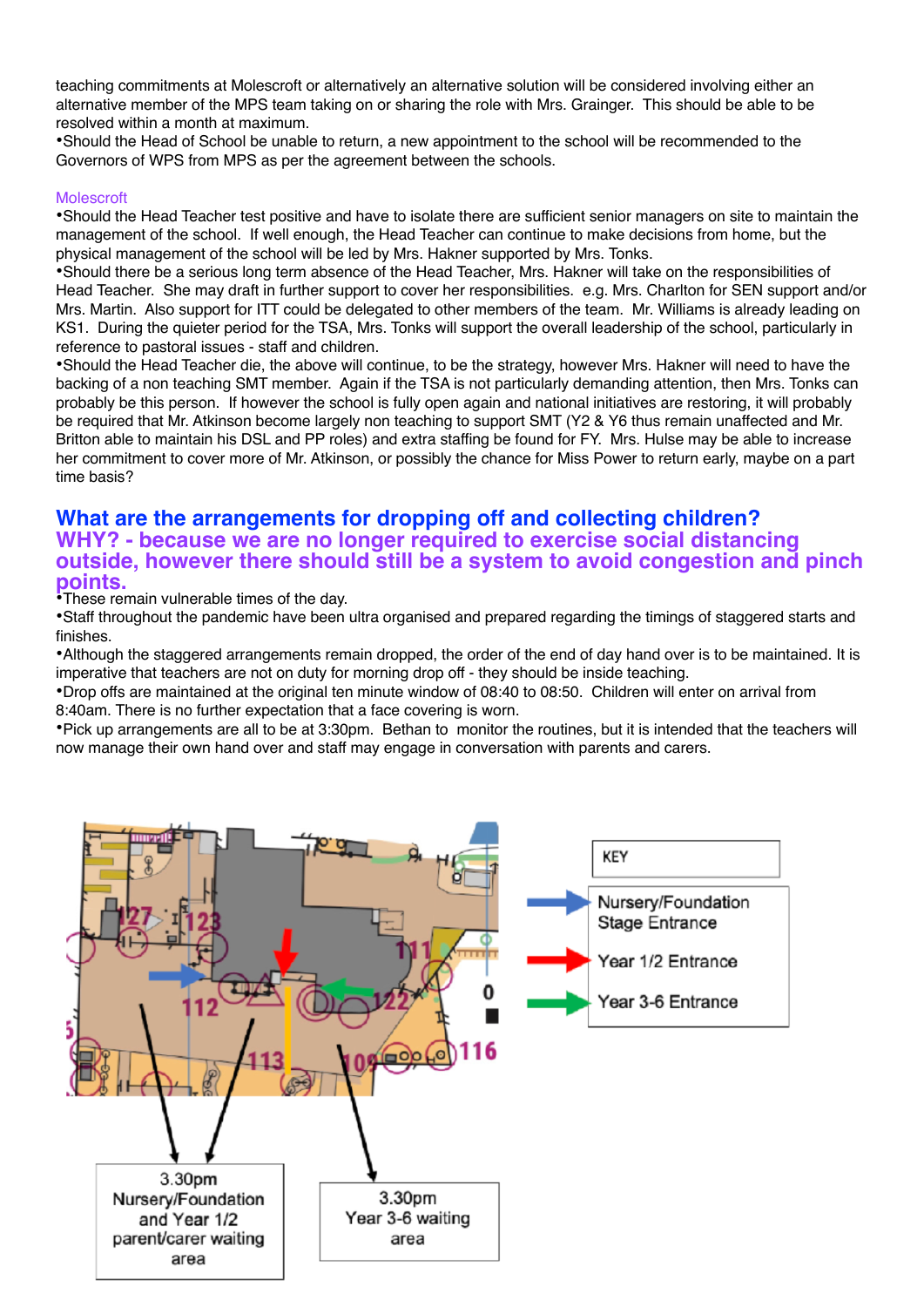•Mr. Taylor to keep a close eye on the clocks, but the most accurate clock is the one on a phone. Setting "repeat" alarms on phones is the best way to manage this.

•Mrs. Nicholls, when there is capacity, to join Mr. Taylor to reinforce the parking restrictions.

•Staff are to ensuring that all entrances are locked after drop off and pick up until the site is secure.

•If a parent is late for pick up, children are taken to the school foyer.

•If a parent is late for drop off, similarly parents must take children to the school foyer.

# **When do adults wear Face Coverings?**

## **WHY? - because face coverings help prevent spread of Covid 19 from an infected person, who may also be asymptomatic.**

- There is no longer a legal requirement to wear a face covering. Though staff may choose to do so.
- If a member of staff is symptomatic it would be appropriate for a member of staff to wear a face covering, (except when there is a medical reason not to) in close company of others inside the building. A member of staff returning after 5 day absence may consider wearing a mask for an additional day or so. Staff who have not had a 'BOOSTER JAB' are encouraged to book one.
- Having the vaccine does not guarantee not becoming infected but it should guarantee against hospitalisation and worse. Some have been infected more than once.
- Public Health East Riding will direct any further instructions in the case of an outbreak.
- If parents so wish, pupils may wear a face covering. Staff may choose to wear a face covering though neither is legally required.
- The school has a stock of masks for staff use and pupils in case of emergency.

# **Safe wearing and removal of face coverings**

### **When wearing a face covering, staff, visitors and pupils should:**

- wash their hands thoroughly with soap and water for 20 seconds or use hand sanitiser before putting a face covering on.
- avoid touching the part of the face covering in contact with the mouth and nose, as it could be contaminated with the virus.
- change the face covering if it becomes damp or if they've touched the part of the face covering in contact with the mouth and nose.
- avoid taking it off and putting it back on a lot in quick succession to minimise potential contamination.

# **When removing a face covering, staff, visitors and pupils should:**

- wash their hands thoroughly with soap and water for 20 seconds or use hand sanitiser before removing
- only handle the straps, ties or clips.
- not give it to someone else to use.
- if single-use, dispose of it carefully in a household waste bin and do not recycle.
- once removed, store reusable face coverings in a plastic bag until there is an opportunity to wash them.
- if reusable, wash it in line with manufacturer's instructions at the highest temperature appropriate for the fabric.
- wash their hands thoroughly with soap and water for 20 seconds or use hand sanitiser once removed .

Separate guidance is available on preventing and controlling infection, including the use of personal protective equipment (PPE), in education, childcare and children's social care settings.

# **The arrangements for the Breakfast and Afternoon Tea Clubs**

•The Breakfast Club and After-School Club remain in the hall and children no longer need to be seated by key stage. The Breakfast Club sessions are maintained 8am to 8:40am to accommodate all parental needs. Bethan and Karen will look at the numbers and set a maximum capacity.

•Drop off for the Breakfast Club is at the KS1 playground door. There is a bell for parents to ring and hand gel to use. Parents dropping off do not need to keep a 2m distance outside and do not need to follow the one way system. •First drop off time remains at 8am and last collection at 5pm.

•Breakfast and After-School Club staff do not need to wear face coverings unless medically exempt or would prefer to. •Mrs. Scott takes bookings via email, woodmanseyprimary@eastriding.gov.uk

Collection for after-school club is from the school office via the doorbell. This allows for the site to be secured shortly after 3.30pm for the safety of after-school clubs.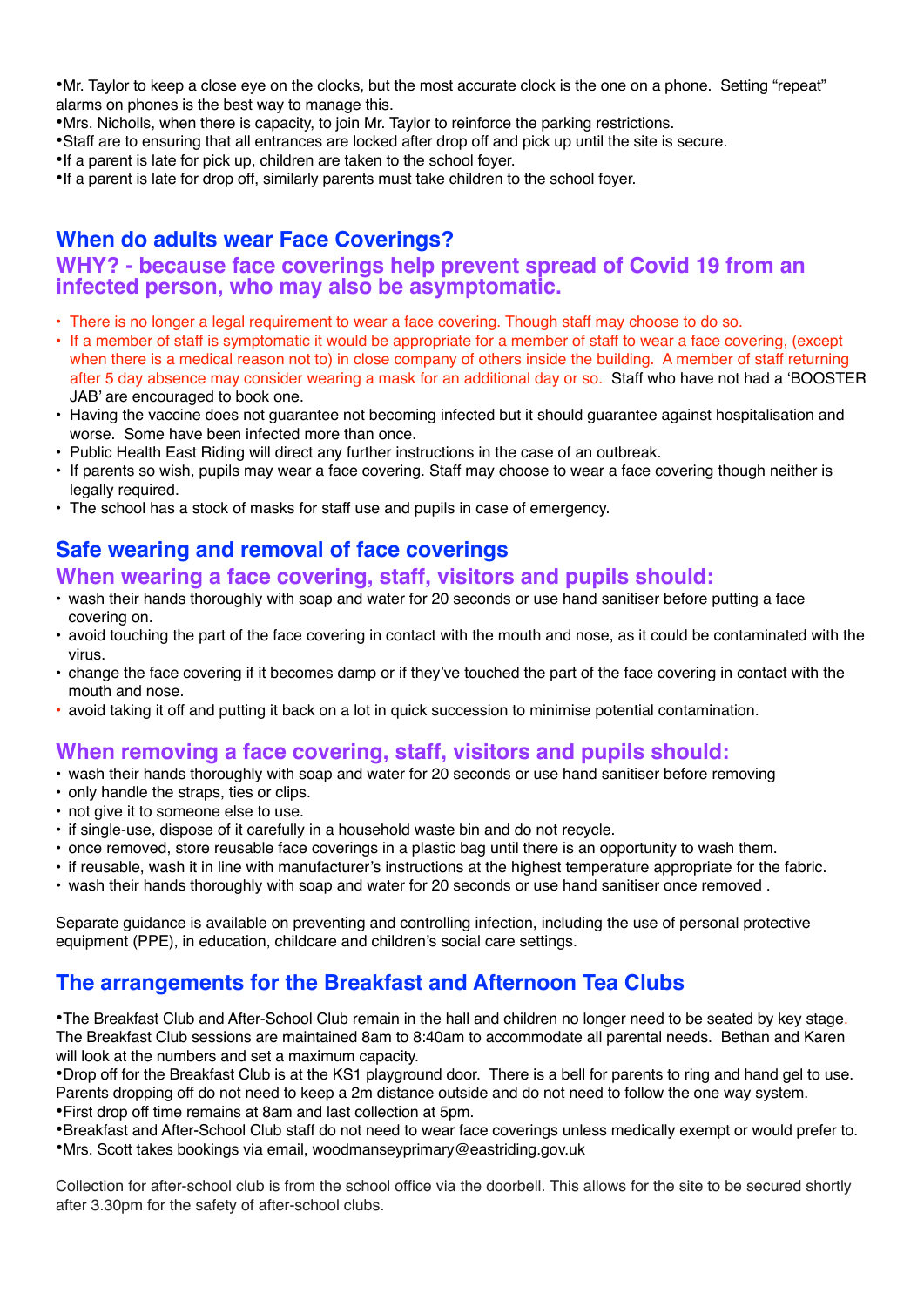# **Organising children during the day**

### **WHY? - because we still need to contain the potential spread of the viruses in school.**

•Bubbles end. Children may mix inside and outside in a well ventilated space. The children of each class should still enter and exit, where possible during the working day, their classroom via the room's external (or nearest external) door. This is to avoid close contacts building up in corridors.

•**Cloakrooms are open for the children BUT they are not be otherwise allowed in corridors unsupervised except to go to their designated toilets, attend lessons in the hall or if on a teacher sanctioned task.** All Y6 jobs are maintained and restored. Moving about the school remains a serious business and the tone of mutual respect of personal space should be maintained. We have learnt this from the pandemic and are all used to it. It remains a new normal.

### **How is covid security maintained through the use of toilets? WHY? - we still need to protect children because toilets are places where children traditionally like to congregate and the rooms are not well ventilated.**

•Children have demonstrated how sensible they can be with the use of toilets understanding that the toilets are unisex and only for use by 2 children within that class. They also know to not over-crowd the basins or form queues. THIS IS TO BE MAINTAINED.

•Playtime is not the best time for children to go to the toilet. We shall allow children to go to the toilet as flexibly as possible once lessons are up and running.

•The disabled toilet is to be used as the staff toilet. Staff should remember to sanitise the toilet seat/flush and flush with the lid down.

•The general exclusion of corridors except for visiting toilets should ensure the minimum contact across key stages. Strict hand-washing procedures will be promoted at toilet times and on arrival at school and before each session. Hand washing facilities are available in every classroom. However they can use their nearby toilets which have no external doors to touch. Hand gel is available in every classroom and in corridors.

### **What is required in the classroom? WHY? - because we should provide as near normal a learning experience as possible without taking unnecessary risks.**

Hygiene should always be a consideration in every activity just as vital as any other aspect of lesson planning. As we have learnt more about the virus, the most important thing remains hand hygiene with regular use of hand gel and less concern about the spread of virus on equipment. That said the frequent disinfection of surfaces and most definitely in shared areas must be maintained. The new risk is the impact of new variants which may be more transmissable. The other absolute essential is maintaining good ventilation. Using a fan is not a substitute and could just spread the virus about.

CO2 sensors have shown that with the ventilation protocols we have the build up of CO2 is minimised. ( A measurement of the lack of refreshment of the air - not a guarantee that covid is not in the air).

#### **• Pupil Classroom Jobs.**

- All equipment can be shared, so long as good hand hygiene protocols are maintained.
- All hands should be cleaned when entering and leaving the classroom.
- Water bottles are best kept on the desk of the child, however, particularly with younger age groups crates will be needed. Ensure that the name or identifier sticker is on the lid so that there is no rummaging to find a bottle.

#### **• Book Bags**

- Ideally these should be from Y1 upwards on or under the chair.
- If they have to be in boxes: FY to Y2, staff should manage their distribution.

#### • **Classrooms**:

- Table Configuration
	- It is acceptable to have a horseshoe configuration or group configurations to enable work in groups.
	- It remains acceptable for children to be seated in groups.
	- IT REMAINS EXTREMELY IMPORTANT THAT VENTILATION IS MAINTAINED IN THE CLASSROOMS, CORRIDORS and HALL. There should be a light breeze!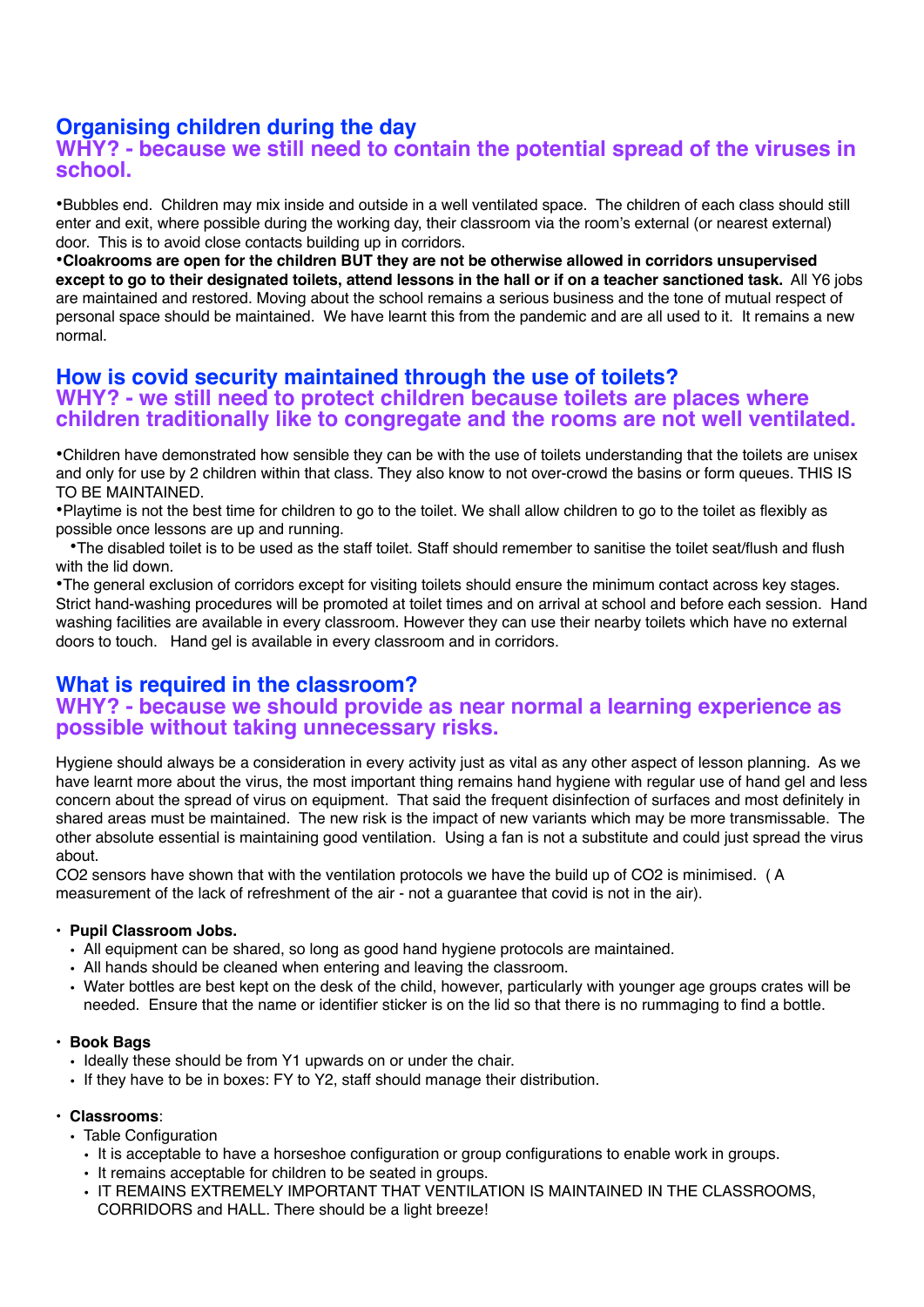#### **• Hand cleansing**

- Pupils should cleanse hands on arrival, before and after a break and lunch break and obviously also after going to the toilet.
- Staff should cleanse their hands as frequently as possible.

•Social Distancing is no longer expected within a classroom, this includes with visiting adults/teachers. All should continue to use hand gel.

•It remains important that as many of the normal routines as possible are maintained. The speedy start of the day after the hand over of pupils was restored with the usual warm up activities and straight into work. From day one we restored the pace and high expectations. It is vital that all the usual benchmarks in relation to behaviour, and learning and work ethic are maintained. The full curriculum plan is expected to be completed.

## **Considering contamination and classroom equipment**

### **WHY? - because everything should be done to limit the potential for the virus to spread through the use of equipment particularly equipment that children may put in their mouth (e.g. pencil)**

•Lessons returned to normal in September 2020. There has been no evidence of incidence of any transmission from sharing equipment. Each classroom is well stocked with cleaning equipment, disinfectant sprays for equipment, hand gels and wipes for surfaces like iPads and handles. Mr. Taylor ensures that there is always the necessary equipment in place in every room, outside toilets and in corridors etc.

•Staff should still be alert to potential risk points but good hand hygiene should be maintained with obvious use of hand gel where lessons involving shared use of equipment e.g in D&T is to occur.

•All staff share responsibility for strict hygiene practices. This is particularly important in FY and KS1. Children have clearly demonstrated their understanding for maintaining perfect hygiene protocols including the regular hand-washing and use of hand gel where necessary.

•Classroom based resources, such as books and games, can be used and shared; frequently touched surfaces should be disinfected.

•Indoor resources that are shared no longer need to be sprayed before returning to the central store.

•Pupils and teachers can take books and other shared resources home.

### **How do we organise One to One support and interventions with groups of children? WHY? - because we need to be able to offer bespoke and targeted learning.**

•Miss Williamson continues to be employed as 'Educational Recovery Release Teacher.' This is predominantly in the KS2 classes currently to support the children in their preparation for KS2 SATS and Multiplication Screener. Miss Williamson will continue the whole class learning with the class teacher then able to work with specific groups/ individuals to secure their learning.

#### **FROM THE GOVERNMENT**

Schools should use this funding for specific activities to support their pupils to catch up for lost teaching over the previous months, in line with the guidance on [curriculum expectations for the next academic year.](https://www.gov.uk/government/publications/actions-for-schools-during-the-coronavirus-outbreak/guidance-for-full-opening-schools#section-3-curriculum-behaviour-and-pastoral-support)

**Schools have the flexibility to spend their funding in the best way for their cohort and circumstances.** To support schools to make the best use of this funding, the Education Endowment Foundation (EEF) has published a [coronavirus \(COVID-19\) support guide for schools](https://educationendowmentfoundation.org.uk/covid-19-resources/covid-19-support-guide-for-schools/#nav-covid-19-support-guide-for-schools1) with evidence-based approaches to catch up for all students. Schools should use this document to help them direct their additional funding in the most effective way. This could include, for example:

• small group or one-to-one tuition (particularly through the National Tutoring Programme)

•The National Tutoring programme is unable to offer a single tutor on site. It has been agreed that our pupils will benefit far more from our own staff providing tutoring support face to face.

•We are investigating funding a system whereby a teacher can be released from class for half a day a week in order to give catch up support to their own pupils.

• Summer programmes to help re-engage pupils or extra teaching capacity from September

Guidance to support the use of tuition will be published as part of wider National Tutoring Programme communications later in the summer.

To support schools to implement their catch-up plans effectively, EEF has published the [school planning guide: 2020](https://educationendowmentfoundation.org.uk/covid-19-resources/guide-to-supporting-schools-planning/)  [to 2021](https://educationendowmentfoundation.org.uk/covid-19-resources/guide-to-supporting-schools-planning/). This will provide further guidance on how schools should implement catch-up strategies when they return in September and supporting case studies to highlight effective practice.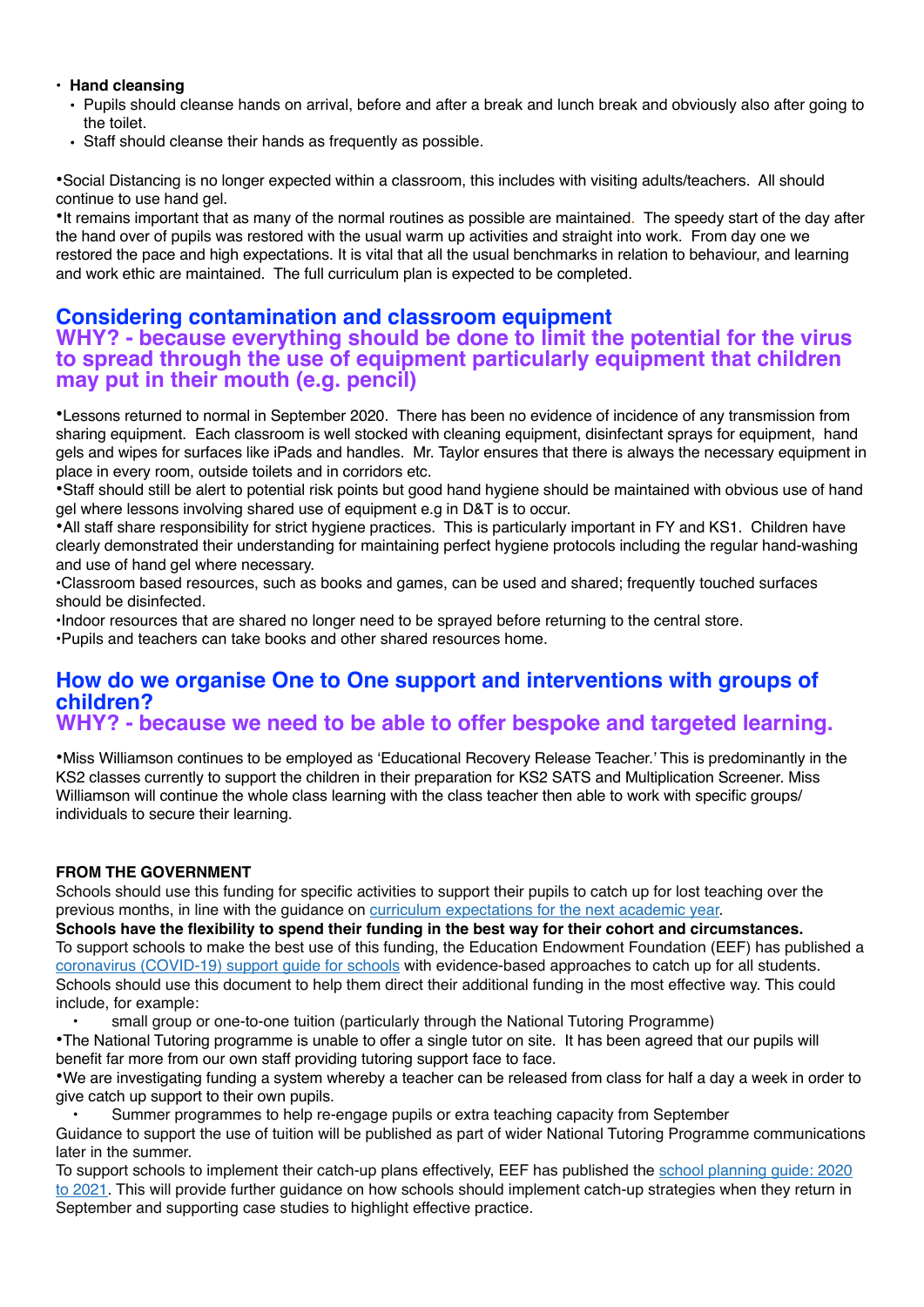# **What will happen if someone is tested positive for, or has symptoms of Covid 19?**

### **WHY? - because we must act in accordance with Public Health England procedures set within the law.**

# **See East Riding Guidance, at the top of the document.**

•Anyone with a high temperature will be sent home until the temperature subsides.

•**If a pupil is awaiting collection:**

• they should be moved, if possible, to a room where they can be isolated behind a closed door, depending on the age and needs of the pupil, with appropriate adult supervision if required

- a window should be opened for fresh air ventilation if it is safe to do so
- if it is not possible to isolate them, move them to an area which is at least 2 metres away from other people

• if they need to go to the bathroom while waiting to be collected, they should use a separate bathroom if possible - the bathroom must be cleaned and disinfected using standard cleaning products before being used by anyone else. •In an emergency, call 999 if someone is seriously ill or injured or their life is at risk. Anyone with coronavirus (COVID-19) symptoms should not visit the GP, pharmacy, urgent care centre or a hospital, unless advised to. •Any pupil or member of staff testing positive for Covid 19 will no longer lead to the closure of the class. We shall ultimately be led by instructions from Public Health England.

#### **When an individual has had close contact with someone with coronavirus (COVID-19) symptoms**

Any member of staff who has provided close contact care to someone with symptoms, regardless of whether they are wearing PPE, and all other members of staff or pupils who have been in close contact with that person, do not need to go home to self-isolate unless:

• they develop a high temperature.

Everyone must wash their hands thoroughly for 20 seconds with soap and running water or use hand sanitiser after any contact with someone who is unwell. The area around the person with symptoms must be cleaned after they have left, to reduce the risk of passing the infection on to other people. See the guidance on the cleaning of non-healthcare settings.

# •**Parents still need to have a contingency plan in case we need to send pupils home at short notice and to know how they will manage child care for up to 10 days. We must accept that it is still a real possibility that this may occur.**

**MASS TESTING** This is no longer possible.

#### **What will happen if there is a declared outbreak. WHY? - because we must act in accordance with Public Health East Riding procedures set within the law.** East Riding Public Health will instruct.

We will consider the overall risk assessment for the school, including the impact of critical workers and vulnerable pupils, in considering the implementation of any control measures.

**How is remote learning provided for children at home for a Covid 19 reason? WHY? - We will no longer provide home learning because children at home, will be too poorly to work and can return after three days. However, if for some unforeseen reason, a child is to be absent for longer (possibly because of a vulnerability to Covid) home learning will be provided in line with the original policy (below).**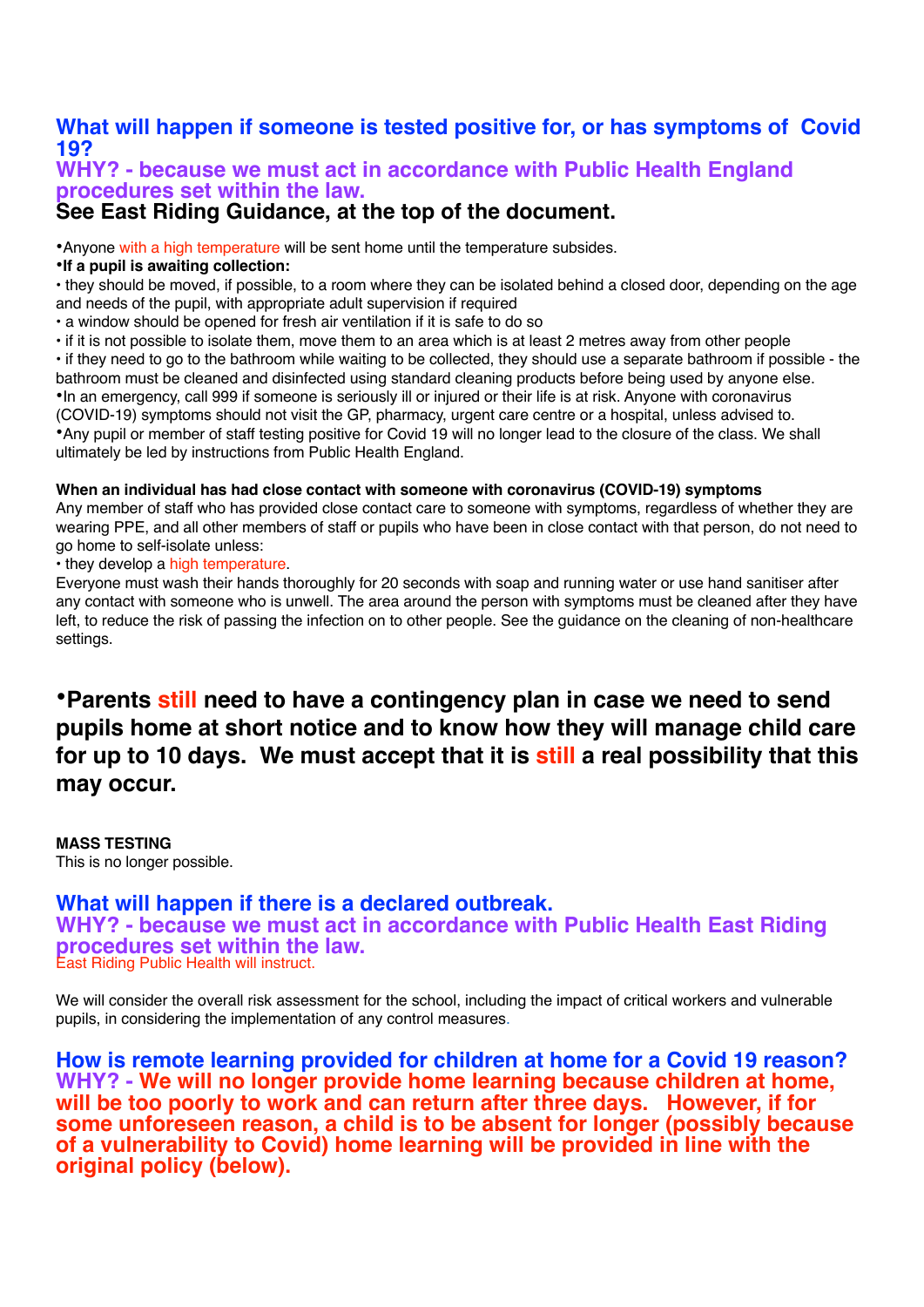#### **Remote education support**

Where a class, group or small number of pupils need to self-isolate, or there is a local lockdown requiring pupils to remain at home, schools are to offer immediate remote education.

This statement is what we shall do in order ensure that a quality education provision can continue for pupils at home due to a *Covid 19* related absence.

The arrangements will:

- ensure the continuation of the planned curriculum that allows access to high-quality online and offline resources and technology that is linked to the school's curriculum expectations
- give access to high quality remote education resources
- select the online tools and communication systems, which staff, parents and pupils are familiar with, that will allow interaction, assessment and feedback.
- provide printed resources, such as textbooks and workbooks, for pupils who do not have suitable online access
- recognise that younger pupils and some pupils with SEND may not be able to access remote education without adult support and so to support families to deliver a broad and ambitious curriculum

When teaching pupils remotely, we shall:

- set assignments so that pupils have meaningful and ambitious work each day relating to all the subjects planned to be taught in school on each day.
- teach the already planned and well-sequenced curriculum so that knowledge and skills are built incrementally, with a good level of clarity about what is intended to be taught and practised in each subject
- provide frequent, clear explanations of new content, delivered by a teacher in the school or through high-quality curriculum resources.
- gauge how well pupils are progressing through the curriculum, using questions and other suitable tasks and set a clear expectation on how regularly teachers will check work
- enable teachers to adjust the pace or difficulty of what is being taught in response to questions or assessments, including, where necessary, revising material or simplifying explanations to ensure pupils' understanding
- plan a programme that is of equivalent length to the core teaching pupils would receive in school, ideally including daily contact.

All of the above will be considered in relation to the pupils' age, stage of development or special educational needs, for example where this would place significant demands on parents' help or support. The work set will not be over reliant on long-term projects or internet research activities.

#### **Off-site learning: the timeline of provision**

#### **Day 1: A parent reports a child's absence.**

If this is because the child is too ill to attend school for any reason (Covid or any other), the attendance record is made and the parents continue to phone school daily, as normal, until return.

If the absence is related to *Covid 19* e.g. enforced quarantine, or waiting for a test result

A form is completed for the child by the admin officer which is sent to the teacher indicating

- •The reason for absence,
- •Whether or not the child is well enough to work.

•The availability of technology at home for working e.g. lap top, tablet, printer access to the internet etc.

•The parent will be reminded of the homework already set for the week and the usefulness of the Homework Pack as a source of activities and of the resources already signposted on the website. •If the child is not well enough to work, then no further action is taken by the teacher until the health status of the child has changed, parent to inform on daily call the continued absence and also to indicate when child is able to engage in home learning.

#### **Day 2, or the day after a parent reports that a child is fit for home learning:**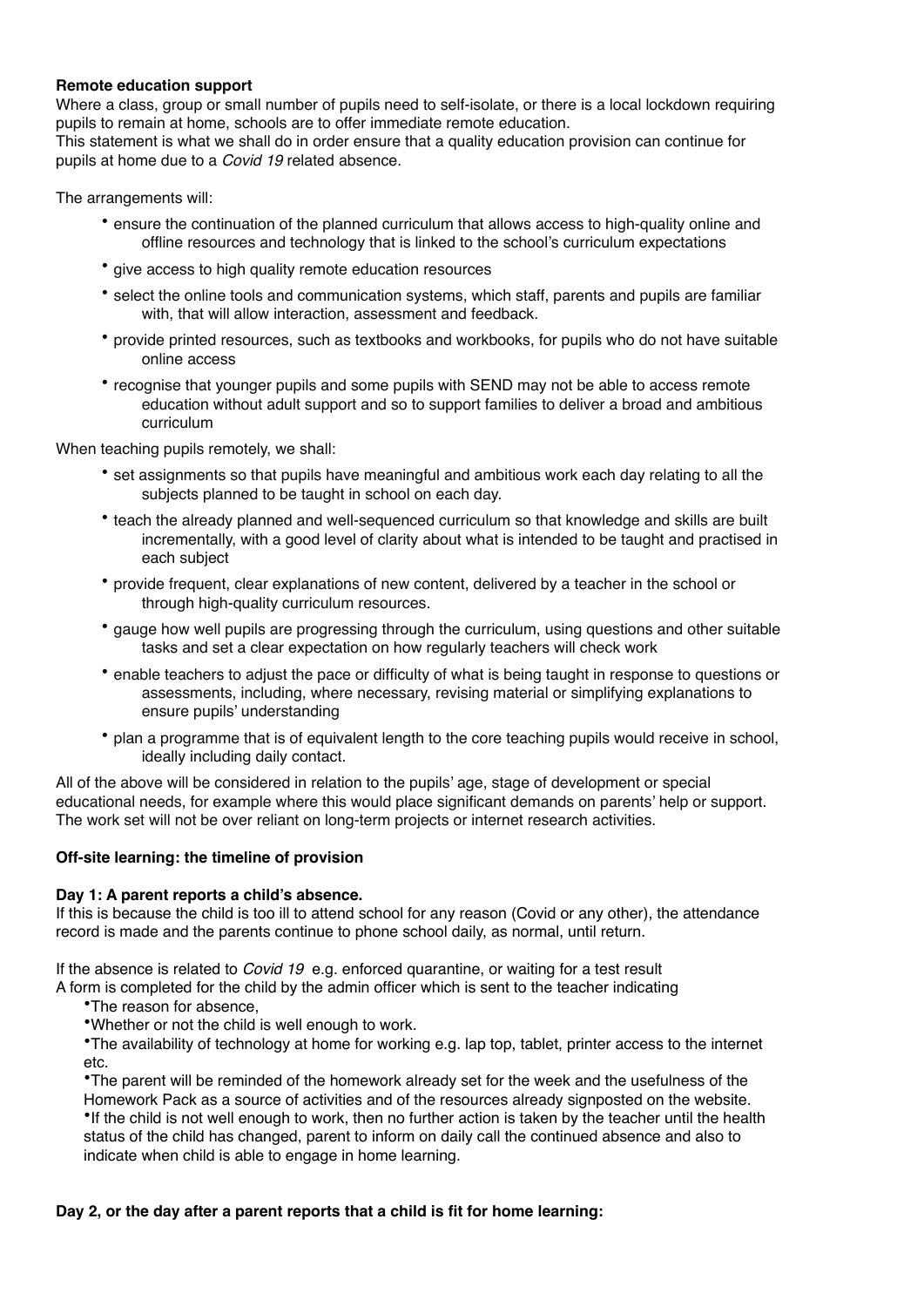Communication is sent from teacher of tasks the child is to do at home ... this is sent by email and may include work sheets scanned materials and any further support materials.

Teachers as a matter of course, when planning work, will be aware of this possible need. When planning teachers will have in the back of their mind "what would I send to a child working at home" Email to go by home end of lunchtime. May be supported by a telephone call, particularly in cases of pupils with SEND and the very young.

#### **Day 3 onwards**

The child's teacher will communicate directly with child and/or parent. Ideally by Showbie. Email and Zoom can also be used and/or telephone.

Over all planning, may be prepared for the week ahead listed as Monday, Tuesday etc. Work will be set for the broad curriculum based on what is actually to be taught on each day. The time of the communication with home and will have to fit into the teacher's working day. Teachers will identify a time in each day when a Teaching Assistant could cover them to enable them to make the communication with home. Thus, may be a for half an hour in the normal teaching day. This communication will enable the child to get feedback on their work

#### **Whole Year Group / School Lockdown.**

This is a completely different expectation. Immediately the planned curriculum transfers to home learning.

The class teacher will set work on a daily basis for home learning. If a teacher is too ill to do this, the partner teacher will do this for the whole year group, though clearly the level of support and feedback possible will be diluted. There will be a daily timetable which will match what would have normally be happening in school, or is happening in school if children of key workers/vulnerable groups are attending.

If both year group teachers are unable to work, the school will, as far as is possible assign another teacher (not still physically teaching in school) to provide learning at home.

Teachers will work a normal working day from home or on site and in this time will email parents with instructions and any details of any key times for any on line videos, on line meetings or telephone calls etc. Teachers will have contact visually on line with their pupils every day and as appropriate this may be at regular slots during the day. The older the children, the more frequent this will be. Learning at home will be designed that most children, certainly from Y3 upwards will be able to work self sufficiently at home without unduly needing their parents engagement. This includes managing the technology. Younger children will need some parent engagement but it is intended that the activities will be designed to give the pupils maximum independence as possible. It is recognised that most parents at home cannot be sat with their children doing school work all day.

"Showbie" is expected to be our main driver for feedback to pupils.

We recognise that **Maths No Problem** cannot, in the longer term be "self-taught" and in case of a full or year group lockdown will need to be accompanied by videos of a lesson explanation possibly using the App– explain everything. The White Rose Maths videos have been purchased to specifically support in this aspect.

Parents should note, this is a different expectation to that in the first lockdown, April to July 2020. It is expected that all children will do the work set and engage in the remote learning. Children are expected to work a full school day at home. Teachers will communicate with home through appropriate means if work is not being done, submitted or completed.

It is important however to recognise that we are human. Parents all have different circumstances to deal with in their working and private lives. They all have different family scenarios, some dealing with a raft of elderly relatives, others with very young children. All these scenarios and every scenario in between, places every individual in a unique position.

Teachers will seek to reassure parents working with children at home and not to put extra pressure on themselves. The teachers will support the children, the teachers are here to help and they are not going to be cross if a piece of work is late or is not done at all. Parents must also be kind to themselves.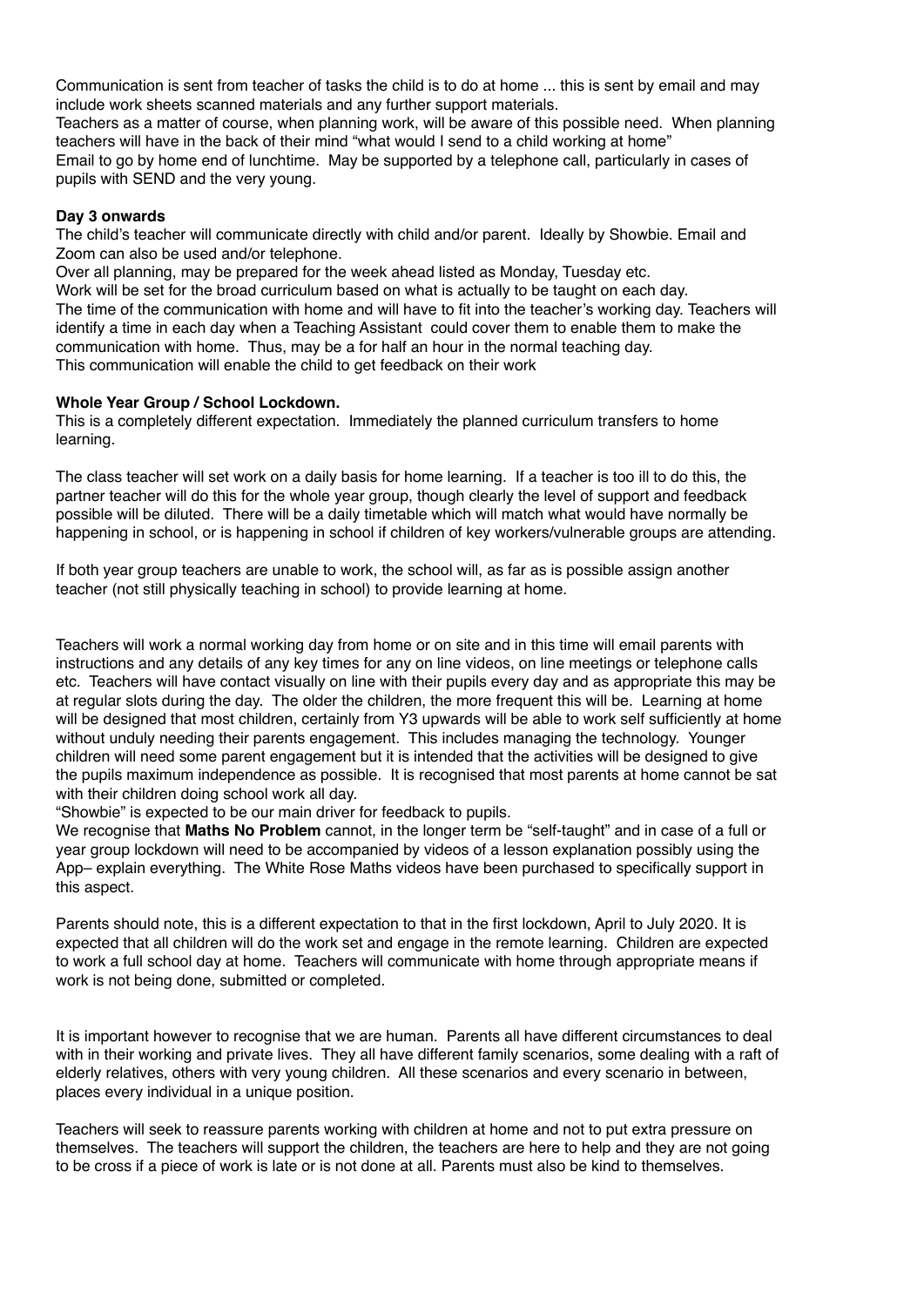# Log of call regarding absence relating **only** to Covid 19.



| Date and time of call                                                      |                                                          |
|----------------------------------------------------------------------------|----------------------------------------------------------|
| Name of Child                                                              |                                                          |
| Class teacher                                                              |                                                          |
| <b>Reason for Absence</b>                                                  |                                                          |
| e.g.                                                                       |                                                          |
| has to take a test                                                         |                                                          |
| awaiting a test result,<br>has to isolate because of another               |                                                          |
| has been instructed to isolate (test and trace)                            |                                                          |
| NOTE if the child has had a positive test result                           |                                                          |
| the likelihood will be that the full bubble will                           |                                                          |
| have to self-isolate at home. Public Health                                |                                                          |
| England will advise.                                                       |                                                          |
| Is the child well enough to work?                                          | <b>Yes</b>                                               |
|                                                                            | The remote learning statement will come into play        |
|                                                                            | <b>No</b>                                                |
|                                                                            | No further action will be taken until the parent reports |
|                                                                            | that the child is ready for work.                        |
| What access does the child have to                                         | Laptop / Computer                                        |
| technology at home?                                                        | <b>Tablet device</b>                                     |
|                                                                            | Access to the internet                                   |
|                                                                            | Printer                                                  |
|                                                                            | Any other                                                |
|                                                                            |                                                          |
|                                                                            |                                                          |
| Parent reminded of the Remote                                              |                                                          |
| Learning Statement.                                                        |                                                          |
| Parent reminded of the homework pack                                       |                                                          |
| and the homework already sent for the<br>week.                             |                                                          |
|                                                                            |                                                          |
| Parent reminded of the advice on the<br>website for resources available to |                                                          |
|                                                                            |                                                          |
| support learning.                                                          |                                                          |
| Parent reminded to call every day to                                       |                                                          |
| update on absence.                                                         |                                                          |
| Any other relevant information                                             |                                                          |
|                                                                            |                                                          |
|                                                                            |                                                          |
|                                                                            |                                                          |
|                                                                            |                                                          |
|                                                                            |                                                          |
|                                                                            |                                                          |
|                                                                            |                                                          |

Please take a copy and deliver immediately to the child's teacher.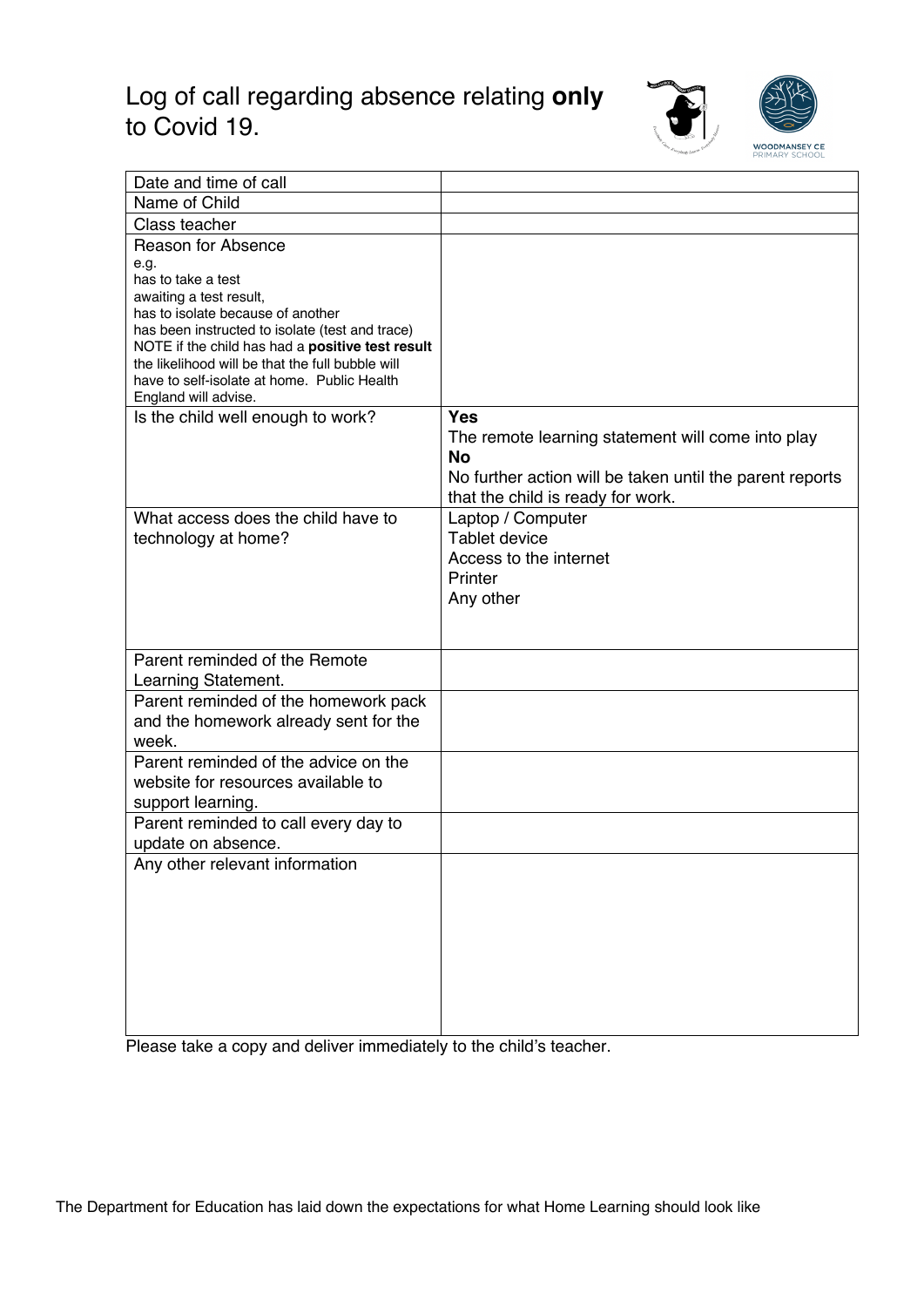this time and it is very demanding. We at school have the job to make these expectations real and of course it is designed to try to avoid even further disruption to a generation's education. Of course we will be concerned if a family is not engaging with us and we will therefore contact parents from a positive perspective to support a parent at home to enable the child to engage with their education.

#### **Off-site learning: Related Policies and Considerations**

Teachers will be mindful throughout of the following policies which will ensure that the continuation of learning at home will be safe and meet all legal requirements.

#### **Data protection including:**

- •Accessing personal data
- •Processing personal data
- •Keeping devices secure

#### **Safeguarding including;**

- •Behaviour policy
- •Child protection policy
- •Data protection policy and privacy notices
- •ICT and internet acceptable use policy
- •Online safety protocols
- •E Safety

# **What is playtime like?**

### **WHY? - because we want to enable children to enjoy the right to play with their peers, and because current advice is that transmission is significantly less outdoors.**

•Playtimes/lunchtimes and play spaces can allow cross year group mixing. The field is out of bounds at playtimes and lunchtimes if wet.

•The Trim Trail is fully open.

•Free fruit has resumed the selling of milk shakes, soup, fruit and hot chocolate is maintained at breaks.

• If children would like to bring a piece of fruit to eat at a break time this is entirely appropriate. It should be kept in the book bag not with a packed lunch.

•A staff rota will be reestablished to supervise playtimes.

**Play times** are as follows:

10:15am Playtime is restored for all at this time.

**• Normal three key rules apply at all times.**

### **Water bottles are available and children have access to water. WHY? - because we still believe children should be kept hydrated during the school day.**

•Water bottles should still be brought to school, but please ensure names are clear on the lid. We can do this for parents/carers if necessary. Every child is entitled to one new bottle, free per year. **Parents and children should be reminded that our new stock of bottles are eco friendly, because not only are they not single use plastic, that are now compostable.**

•**In an ideal world, water bottles are on the desk which reduces walking around, but keep the central storage available for when they need to be out of the way. Younger classes tend to need to keep them organised in crates. Remember we know the children are mixing in a classroom, but the more we can minimise this the better.**

•**Parents will be reminded about the need for the water bottle to be in school. We are not providing cups.**

### **How lunchtime and refreshments are managed**

**WHY? - because it is now possible to reopen the dining hall. The dining hall reopened fully in September 2021.**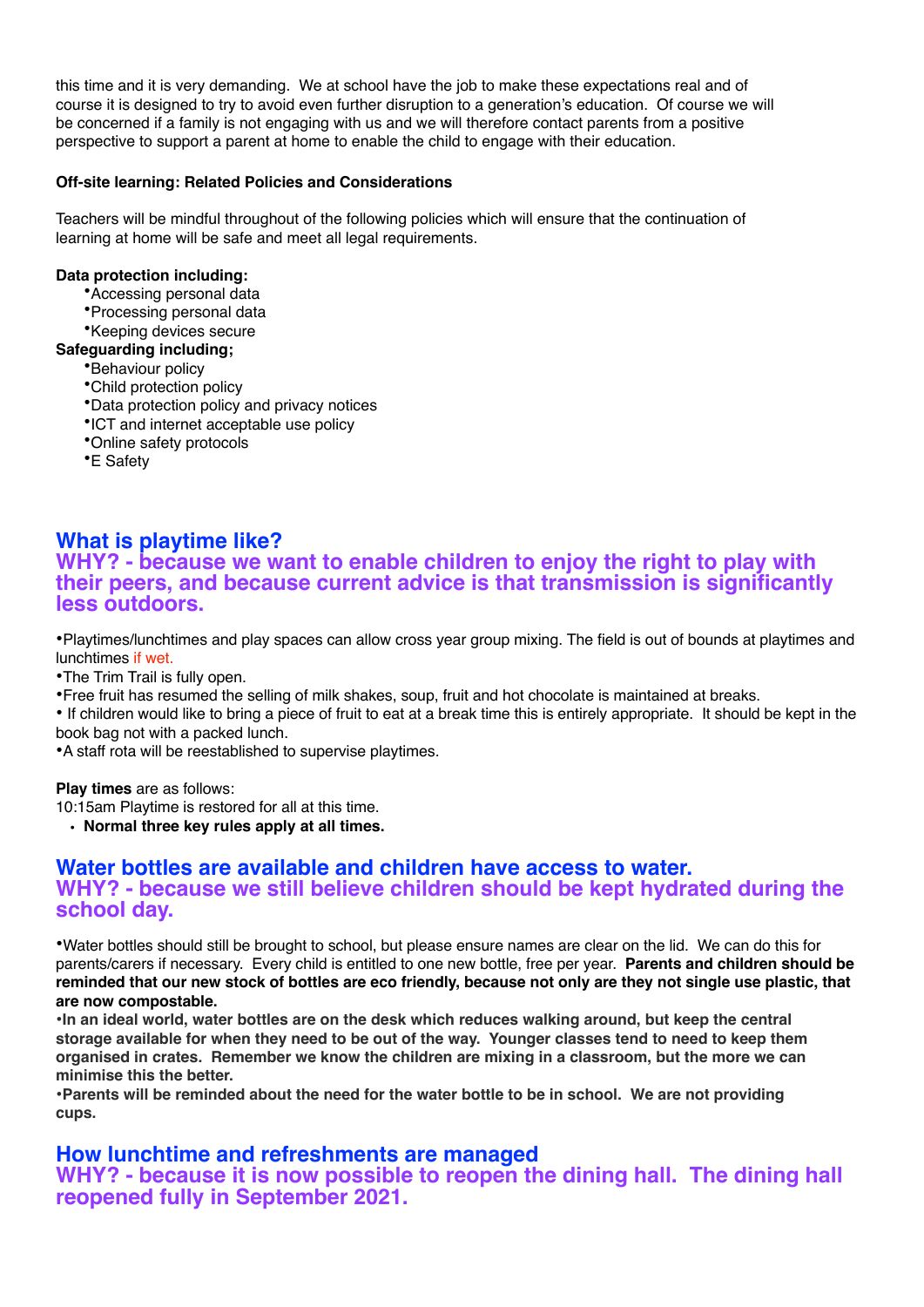•Parents can pay for school meals as they have in the past. Children select their meal choice at registration as normal. We ask that all payments are made on line.

The full menu option is restored with Hot meals, guaranteed hot puddings, salad/wrap and jacket potato options.

•The Meals on Wheels system is not to return..

•International specials are reinstated.

•Children may choose to bring a packed lunch. Children in the FY and KS1 are still entitled to a free school meal. The same applies to those in other year groups who qualify.

• Packed lunch children also eat in the hall.

•Children will have hands sanitised on entry to the hall.

•Each Class has their own lunchtime supervisor .

•Tables are disinfected at the start and end of each sitting. The children make their own way back to their play area.

The whistle and VERY SWIFT lining up system is to be maintained.

•Lunch times remain restored to where they were.

**From September 2021, the Molescroft Kitchen has provided meals to Woodmansey.**

## **How is the school to be cleaned?**

# **WHY? - because this is the first line of defence against Covid 19 refer to COVID Cleaning SSOW Molescroft & Woodmansey (Sept 2021)**

•The school is thoroughly cleaned every day.

•During the morning and again during the afternoon, surfaces like railings, switches, door handles are sanitised. Classroom doors and windows are open to ensure good ventilation.

•New special bins for tissues "CATCH IT, BIN IT, KILL IT" are placed in every room.

•Hand gels are in every classroom and all public spaces. Please alert Mrs. Scott and Mr. Taylor if they need replacing. •As previously indicated, all staff see their role as including sanitisation whenever possible. All necessary cleaning equipment will always be placed in every room and hall.

### **What if a child is ill in a non covid manner or has an accident? WHY? - because we must recognise "normal" illness and respond appropriately as we normally do. Otherwise, children are likely to miss more school than necessary and we can overwhelm the test and trace system.**

•First Aid cover is maintained and we are able to support children who are feeling poorly or have had an accident in the normal way. Should a child be 'sick' or have an "incident" PPE will be worn, not that sickness or diarrhoea are symptoms of Covid 19, but as a precaution, as the virus could display no symptoms and yet bodily fluids could cause a spread of the contamination.

•If a child is sick on furniture or floor, our usual granules will be used followed by cleaning and disinfection.

### **What is the expectation of the children in relation to their behaviour? WHY? - because we are not lowering our standards and expectations in any way.**

•Children are expected to be exemplary in their behaviour as they are normally. There is no need for new rules, because our three key rules cover all of the needs of our school community. Children who therefore break a rule will be covered by our usual systems. However, a member of SMT will contact parents if a pupil is found to be deliberately and wantonly putting the health of another child at risk. If this is not resolved, the child will be excluded until systems can be secured to ensure safe behaviour. *I cannot imagine any of our pupils doing something as reckless as this.*

### **Who teaches the children? WHY? - because we want our children to continue to have outstanding teaching and learning experiences.**

•Children are taught by their class teachers normal. PPA activities resumed as normal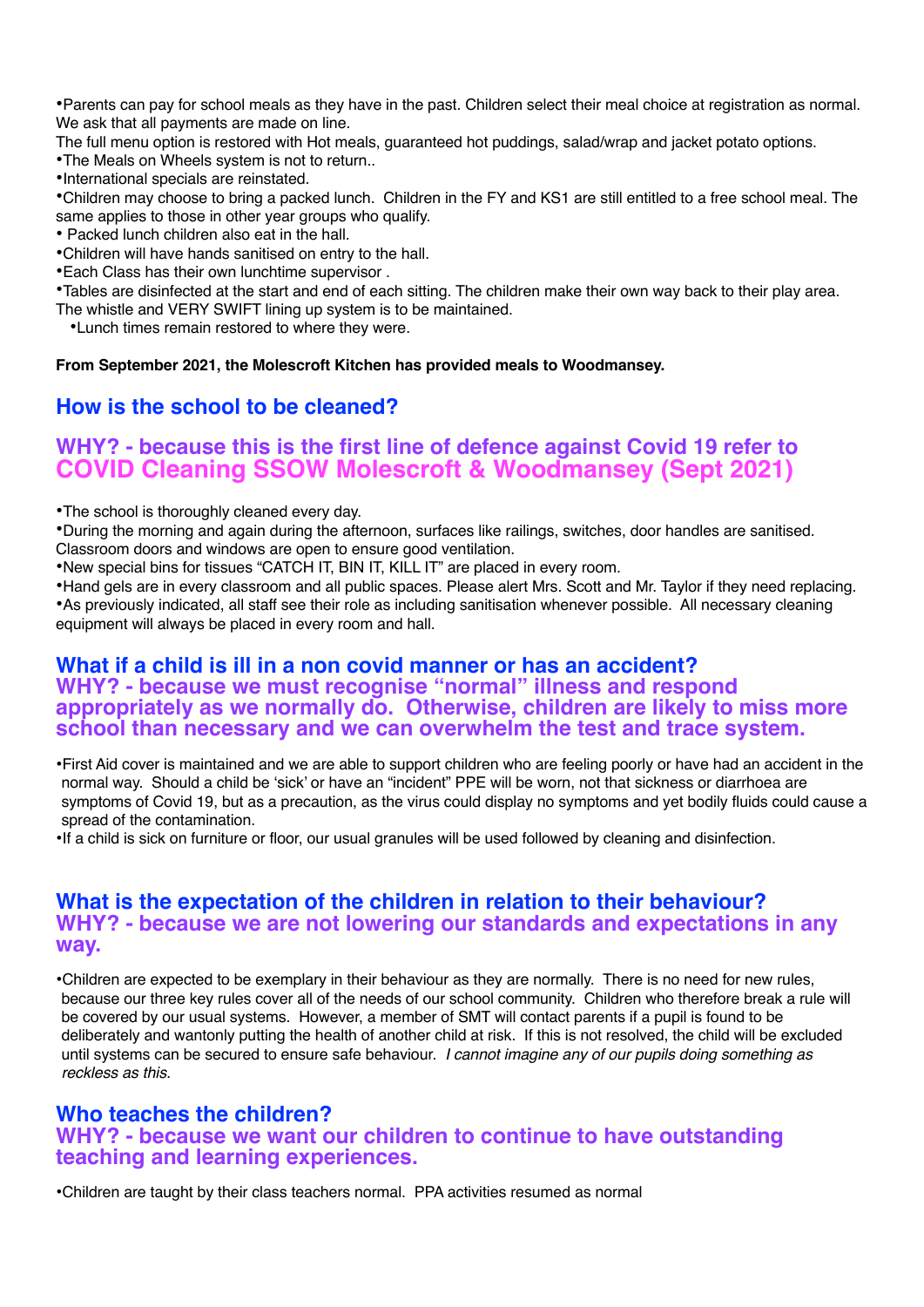## **Room ventilation and heating**

### **WHY? - because a well ventilated room reduces the concentration of the virus in the room and therefore reduces the chance of infection and also the amount of virus an individual is potentially exposed to. THIS IS NOW SEEN AS IMPORTANT AS GOOD HYGIENE.**

One of the requirements of the Covid Secure arrangements is keeping our classrooms well ventilated. It means on occasions that there is a bit of a draught!

Our children, it has to be said are a pretty robust bunch - shorts in all weathers - but even the most hardy child may feel the cold in a sedentary lesson. It is absolutely fine if the children wish to wear a hat, scarf and gloves in the classroom. Gloves will need to be well fitting so that they can still use a pencil.

Obviously if we go through a major cold spell we would allow coats to be worn. We are however going to ventilate the rooms using windows rather than external doors whenever appropriate.

**Natural ventilation – opening windows - doors (though not necessarily wide open) is essential.** Internal doors should be open for most of the day to also assist with creating a throughput of air.

The hall fire doors **SHOULD** be open when the hall is being used and the air-con on a moderate setting.

# **Do parents have to send a child to school and what are the arrangements for reporting absence?**

### **WHY? - because the legal responsibility to send children to school is reinstated.**

•The full legal expectations for attending school are restored. For some parents and maybe children, who had not been in school for some time, there was some nervousness.

•If a parent has a concern about returning they are to contact Mrs Nicholls. We will do all we can to support the parents and child. We will be happy to offer a staggered experience if that is felt to be appropriate to build up confidence. In the vast majority of cases however just coming in and getting back to work is by far the best policy. Providing parents are working positively with us, there would be no need to declare any absence as unauthorised. However a flat refusal to engage in a reintegration programme would become recorded as unauthorised and the Local Authority would then intervene.

•In lockdown, parents are encouraged to NOT send their children to school but rather to engage in the learning at home. However if a child is not engaging with the learning, parents will be contacted. If a family is refusing to engage then referrals will be made to social services.

#### •**Attendance**

•School attendance will be mandatory for all pupils from 8 March 2021. The usual rules on school attendance apply, including:

•parents' duty to secure their child's regular attendance at school (where the child is a registered pupil at school and they are of compulsory school age)

•the ability to issue sanctions, including fixed penalty notices in line with local authorities' codes of conduct. •As usual, schools are responsible for recording attendance, following up absence and reporting children missing education to the local authority.

•Vulnerable children and children of critical workers in secondary schools should continue to attend school throughout, unless they receive a positive test result. Testing is voluntary, but strongly encouraged.

#### •**Self-isolation and shielding**

Shielding has only ever been a temporary measure to protect the most vulnerable during peaks of the pandemic. The latest peak has now passed, and the success of the vaccination programme has meant that the advice is there is no longer a need to shield.

#### •**Pupils and families who are anxious about attending school**

•It is likely that some pupils, parents and households may be reluctant or anxious about attending school. This may include pupils who:

•• have themselves been shielding previously but have been advised they no longer need to shield

•• live in a household where someone is clinically vulnerable (CV) or CEV (including young carers)

• are concerned about the possible increased risks from coronavirus (COVID-19) such as those who have certain conditions such as obesity and diabetes.

•In such circumstances, we should:

•discuss any concerns with parents and provide reassurance on the measures we are putting in place to reduce any risks.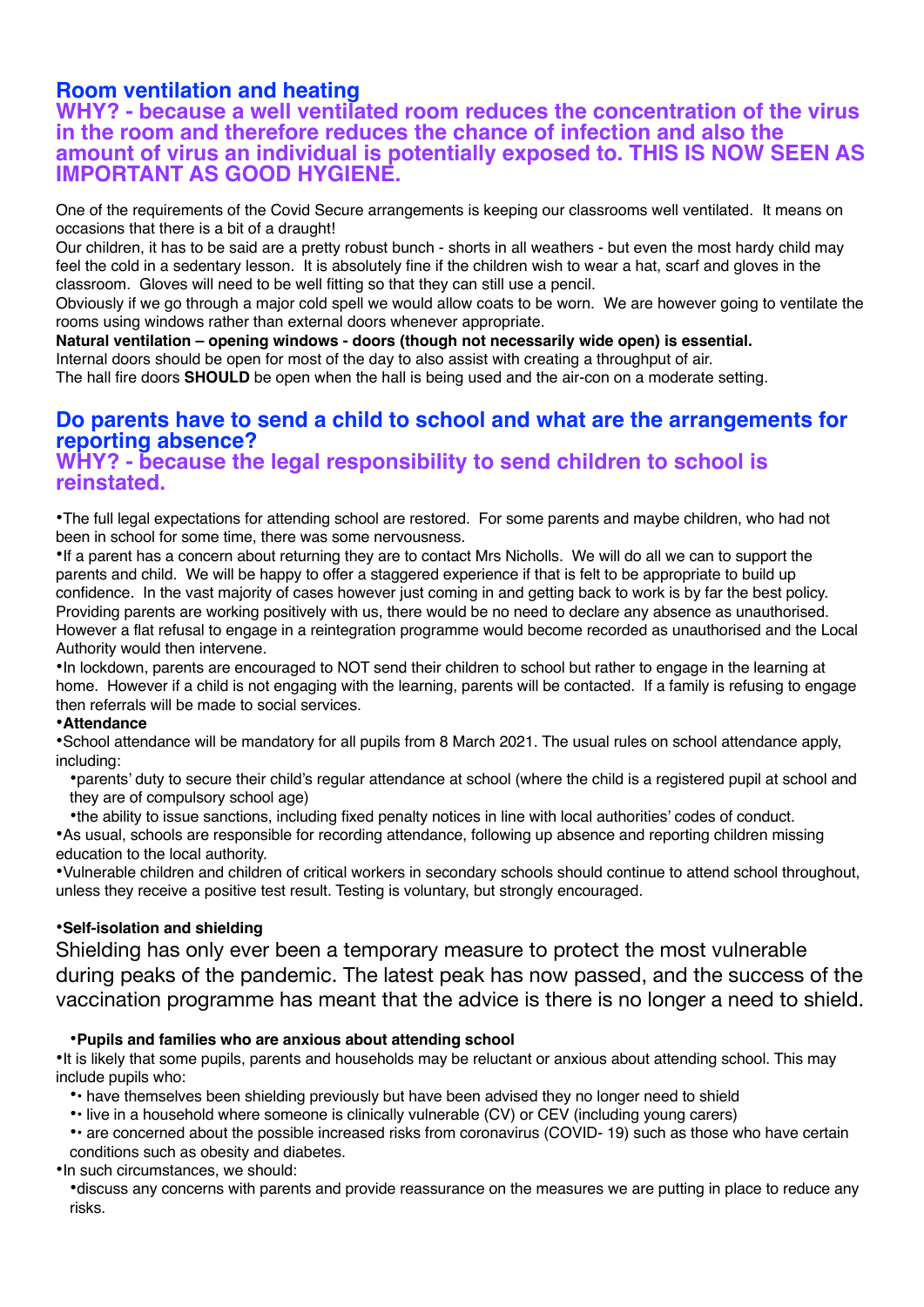•remind parents that pupils of compulsory school age must be in school unless a statutory reason applies. •Advice for schools and local authorities to support them to improve school attendance is available.

#### •**Encouraging regular school attendance**

•We should continue to communicate clearly and consistently the expectations around school attendance to families and any other professionals who work with the family where appropriate.

•We should also identify pupils who are reluctant or anxious about attending or who are at risk of disengagement and develop plans for re-engaging them. We should put particular emphasis on:

- •• disadvantaged and vulnerable children and young people
- •• pupils who were persistently absent prior to the pandemic
- •• pupils who have not engaged with school regularly during the pandemic

•To support families who will need additional help to secure pupils' regular attendance, we can use the additional catchup funding that has been provided, as well as existing pastoral and support services, attendance staff and pupil premium funding.

•We should also work closely with other professionals across the education and health systems, where appropriate, to support school attendance. Please do continue to notify the pupil's social worker, if they have one, of non-attendance. •Vulnerable children

•Where pupils who are self-isolating are within our definition of vulnerable, it is important that you put systems in place to keep in contact with them.

- •When a vulnerable pupil is required to self-isolate, we should:
- notify their social worker (if they have one)
- •• agree with the social worker the best way to maintain contact and offer
- •support
- •You should have procedures in place to:
- •• check if a vulnerable pupil is able to access remote education support
- •• support them to access it (as far as possible)
- •• regularly check if they are accessing remote education

## **How does the curriculum look?**

## **WHY? - because our pupils are still entitled to the full, broad, balanced, exciting, experiential and well planned curriculum.**

•The school is back providing the full curriculum.

•Music was fully restored and any lessons using percussion or keyboards will be sanitised first.

•PE has a full programme. Children must have their black PE kit at school every day, taking it home on a Friday night and returned on a Monday Morning. Outdoor PE also occurs throughout the winter, so children need to have a kit to keep them warm. Remember for PE there must be a change of footwear from whatever is provided for normal school wear. **As we cannot loan PE equipment, after one occasion of having no PE kit, a kit will be provided by the school, the child's name written into the kit and the parents charged for the kit.**

•**Teachers are reminded that we agreed some time ago to have a quick PE Kit check on a Monday morning and ask the office to text parents of children who have no kit. This was to avoid the pupils turning up to PPA with no kit and regularly missing PE.**

•The collection of PE bags from pegs should be managed by the staff. e.g. send the girls and when they have returned, send the boys.

•PPA sessions are largely delivered to children in their rooms and the teachers will move to the children.

•Book Bags containing Reading Books remain essential as always. Books handed in or borrowed by a child no longer need to be removed from circulation for 72 hours.

•Ideally book bags should be with the child, strapped around the chair or tucked underneath. If a central storage system is used as in the FY & Y1, this is still ok so long as the teacher manages the system. Book bags should still not be kept in cloakrooms.

•We are, planning on the basis that statutory primary assessments will take place in summer 2022. The early years foundation stage profile, and all existing statutory key stage 1 and 2 assessments, should return in 2021 to 2022 in accordance with their usual timetables. This includes:

- the phonics screening check
- key stage 1 tests and teacher assessment
- the Year 4 multiplication tables check
- key stage 2 tests and teacher assessment
- statutory trialling

### **Primary assessment**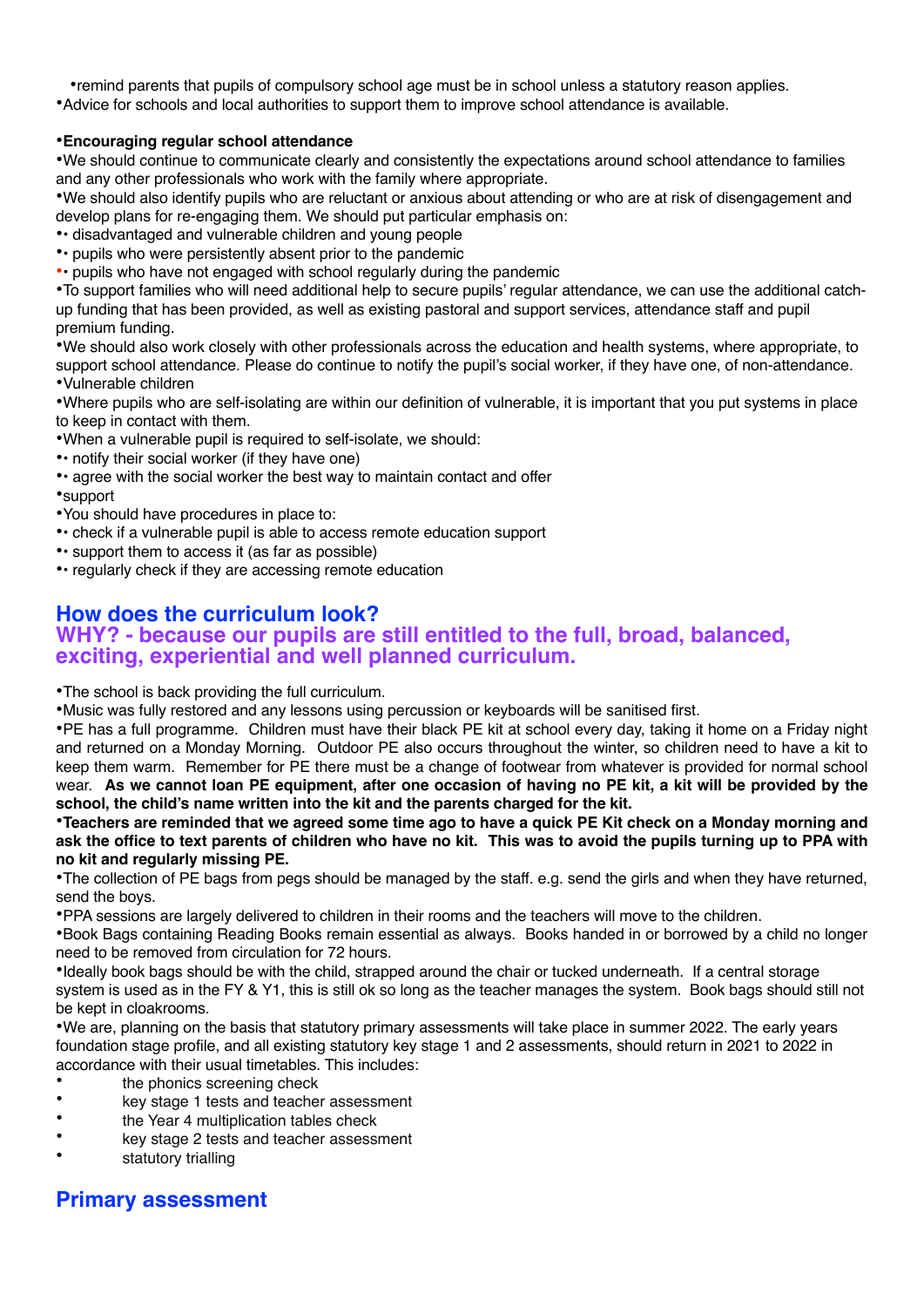### **WHY? - How will we prepare data for the end of the year?**

The DfE is planning for a full programme of primary assessments to take place in the 2021 to 2022 academic year.

### **How we shall manage Music and Drama in relation to the Drama Club? WHY? - This is a central part of the life of the school**

**Music, dance and drama in school guidance guiding preparation for Theatre Club up to Easter.**

We can continue teaching music, dance and drama, especially as this builds pupils' confidence and supports their wellbeing.

Music, dance and drama will not be treated as separate from any other subject, however please refer to reference to the orchestra.

#### **Performances**

In line with the reopening of theatres parents will be able to attend performances in school.

However the organisation of this will match the expectations for attending any other indoor venue.

Children must hand sanitise before entering the hall and leaving the hall for dance or drama where there may be contact between children.

### **Music lessons have resumed WHY? - because we can do these in a Covid Secure manner.**

•During lockdown, instrumental lessons moved back on line but returned LIVE from 8th March 2021. •Peripatetic lessons from September 2021 can now be given to children from mixed year groups. These are in the Hall as normal. The teachers are asked to ensure hand sanitisation before and after each session for all and to maintain ventilation and good spacing between the children.

### **Ukulele lessons were on hold**

#### **WHY? - but they are to resume because the lessons are key to the programme for the teaching to read music. Ukulele lessons resumed from September 2021.**

•Children must have their own recorder with them (Y3 to Y6). •Good ventilation remains essential.

### **Woodmansey CE Primary School - Music - Covid response**

**WHY? - because we want to maintain Music and the Arts in general, which are central to the "spirit" of the school, in a Covid Secure manner.**

#### **Peri Staff:**

Need: STANDS-available in room **Wipes/ Spray/Gloves/ Masks- Left in the hall ready for use.**

Instruments: Can be tuned if the teacher is comfortable to do so by taking these precautions:

- 1) Pupil & teacher gel hands:
- 2) Children are not required to be taught in year Bubbles Room & equipment also cleaned at change over times.
- 3) Group sizes are relatively small.
- 4) Good ventilation is essential.

#### **Classroom Music Lessons**

Trolleys: - clean between uses; Dettox Spray & wipes. Glockenspiels & beaters will be wiped down between

#### **CHOIR - Ensure hand hygiene before the session and good ventilation throughout.**

Refer to the MUSIC SERVICE RISK ASSESSMENT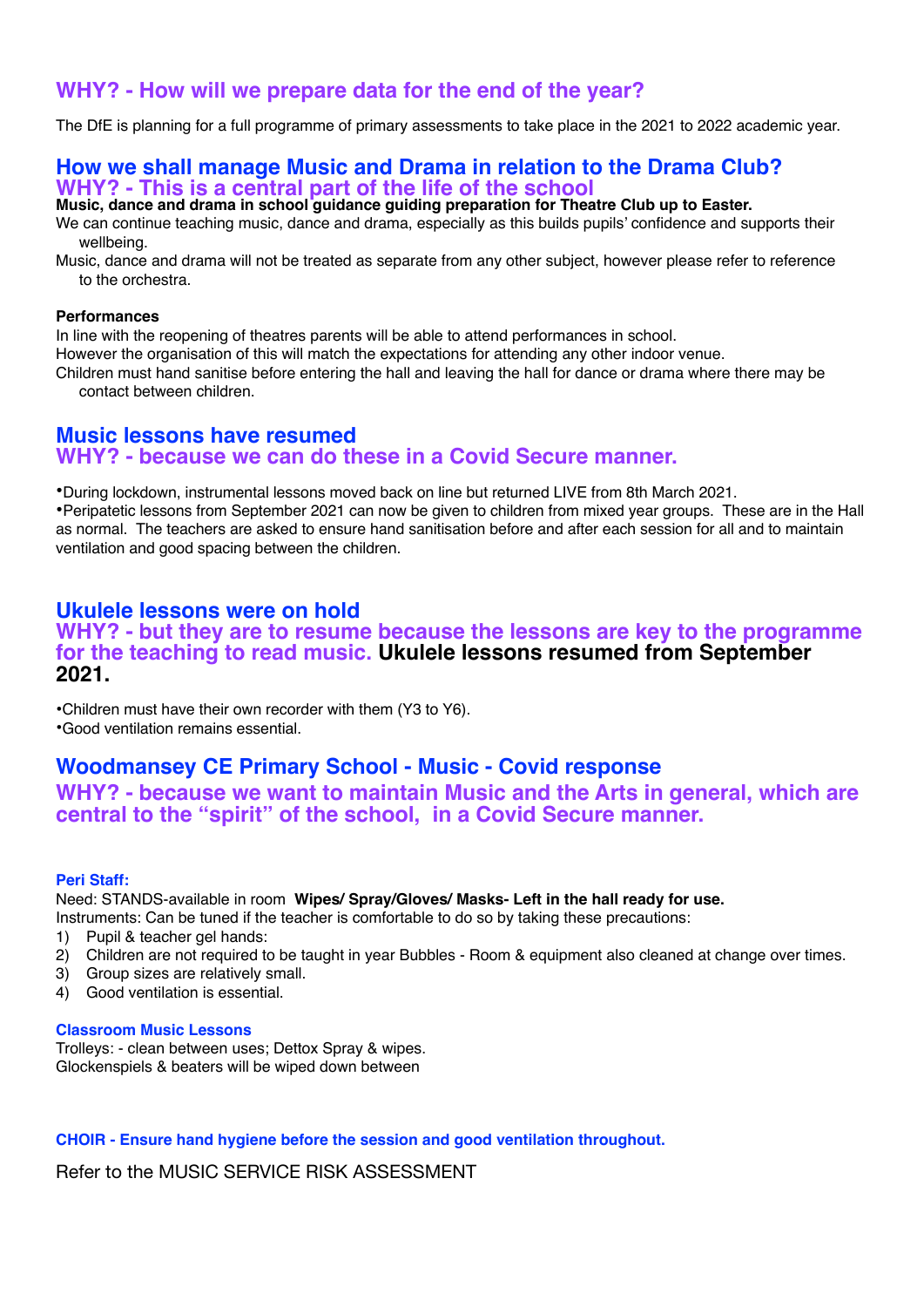#### **French continues to be taught WHY? - because we can do this in a Covid Secure manner.**

•During lockdown, Primary Language lessons were prepared by Mrs. McKie to be delivered by class teachers. They are also designed to accessible by those learning at home. These lessons returned to the normal pattern with live lessons by Mrs. McKie followed up by class teachers.

•Lessons continue to be delivered by Mrs. McKie (once a fortnight) with class teachers attending and then continuing the learning on the following week. She will ensure good ventilation in the room.

### **What happens if a teacher is absent for a non-covid reason? WHY? - because normal absence is to be expected.**

•Cover is provided just as it is now. Often this is using a member of staff from within the team. This remains the most effective way to ensure effective continuity of learning.

•On the rare occasions a supply teacher is brought in that teacher will only now have to meet the same expectations as all other staff but not required to take a LFT.

### **How is the Register to be taken?**

### **WHY? - because we want to start to return to normality and do not want registration to be taking time out of learning time. However using the arrival time is useful as it ensures hand gel is used by all.**

•One member of the team is to take the register as the children enter the room. This applies to all year groups. Registers will be collected from outside the classroom by Mrs. Scott. •All Y6 jobs are reinstated, which includes the register and post system.

### **Will there be assemblies?**

**WHY? - Assemblies remain a vital part of bringing the family together, supporting and understanding our family and sharing our values and ethos.**

•The Daily Assembly for the whole school is fully restored. Good ventilation is essential.

#### **Other teachers continue to teach children for example in PPA sessions. WHY? - because we need to maintain the legal requirement to provide PPA time for teachers and because valuable and important parts of the curriculum are taught in the PPA afternoons.**

•After Gymnastics mats and equipment do not need to be sprayed after the full session providing hand hygiene is maintained with hand gel.

### **Will there be live consultation evenings?**

**WHY? - because we need to maintain the partnership in learning with parents/ carers.**

#### **NOTE: Phone meetings were replaced by online meetings as the cost of the October Meetings using school landlines to phone parents' mobiles was in the region of £450! For FY, Y2 and Y6 face to face meetings were organised in March but were held in May.**

•Face to face meetings have successfully resumed. As a result the parents will be supervised through separate entrances and then to leave with books to take home.

### **How are Mobile Phones managed?**

**WHY? - because we do not want to create a situation whereby mobile phone use could become a conduit for bullying or distraction in school.**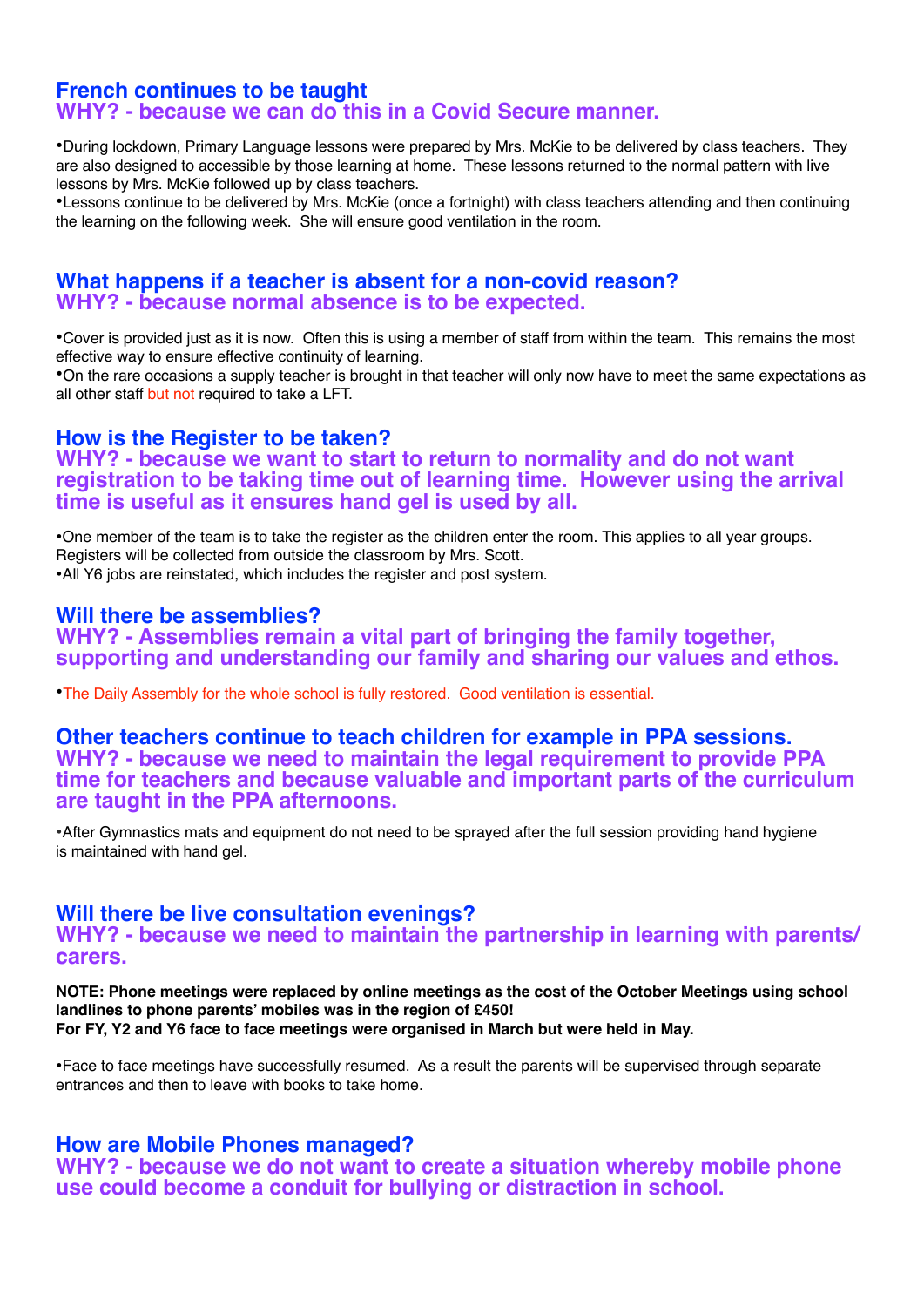•The policy on Mobile Phones returns to the normal, however the children who have been given permission to have a phone at school, must keep it in their book bag from the moment they cross the school threshold to the moment they leave the school threshold. Failure to do so will lead to the confiscation of the phone to be collected by a parent. If a child is shown to be using a mobile phone to bully (in or out of school) or be unkind the right to have a phone on site will be immediately withdrawn until such time that all are confident that there will not be a repetition.

#### **Y6 WOODMANSEY CE PRIMARY SCHOOL Mobile Phone Protocol and Agreement**

Name of Child in Year 6: **We all the Security of Child** in Year 6:

Date: \_\_\_\_\_\_\_\_\_\_\_\_\_\_\_\_\_\_\_\_\_\_\_\_\_\_\_\_\_

As parent/carer I confirm that I have discussed the following with my child and accept responsibility for my child bringing a mobile phone into school in accordance with this protocol.

•Phones remain switched off and remain in the book bag everywhere on the site inside and outside.

•The school takes no responsibility for any phones brought on site.

•Any child using their mobile phone on site inside or outside will have it confiscated, to be collected from the school office by a parent/carer.

•Any child found to be using their device for vexatious purposes will similarly have their phone confiscated to be collected from a member of the Senior Management Team by a parent/carer.

•Any child in school with a mobile phone without an agreed protocol will have the phone confiscated to be collected from the school office by a parent/carer.

Signed Parent/Carer:

#### **School Uniform is maintained? WHY? - because school uniform is one of many unifying factors of our school family.**

•School Uniform remains mandatory. The exact colour scheme is mandatory. The jumper or cardigan must have the school logo. Other items do not need to have the school badge. If due to financial difficulties a parent is struggling to fund the purchase of a school jumper, please contact Mrs. Nicholls by email in confidence. Woodmansey.head.primary@eastriding.gov.uk

### **How does a parent access the school office? the new normal WHY? - because we need to return to our more open and responsive relationship with parents and carers, albeit protecting staff and our patrons.**

•Mrs. Scott remains able to take phone calls and answer enquiries by email.

•The school reception is now however more open though parents/carers will be encouraged only to attend the front reception if the enquiry cannot be answered by email or phone call.

•As we have an "air lock" it is easier to safety manage visitors.

### **What to do if a parent has an important message for the child's teacher? WHY? - because parents cannot communicate with staff at the drop off it is vital that essential messages are delivered in an effective and secure manner.**

•If a parent has an urgent message it should be sent to the teacher before 8am as teachers will check their emails at 8am. To be doubly certain, the email could be copied to the woodmansey.primary@eastriding.gov.uk address**. If however the message is important regarding the safety of a child, a phone call to the school office is essential.** •**However there will be a member of staff at the entrance to receive and pass on messages.** 

### **How are staff refreshments be managed?**

**WHY? - because the size of our staff room is so small with very little ventilation. However it is now possible within reason to re open the staff room for greater use.**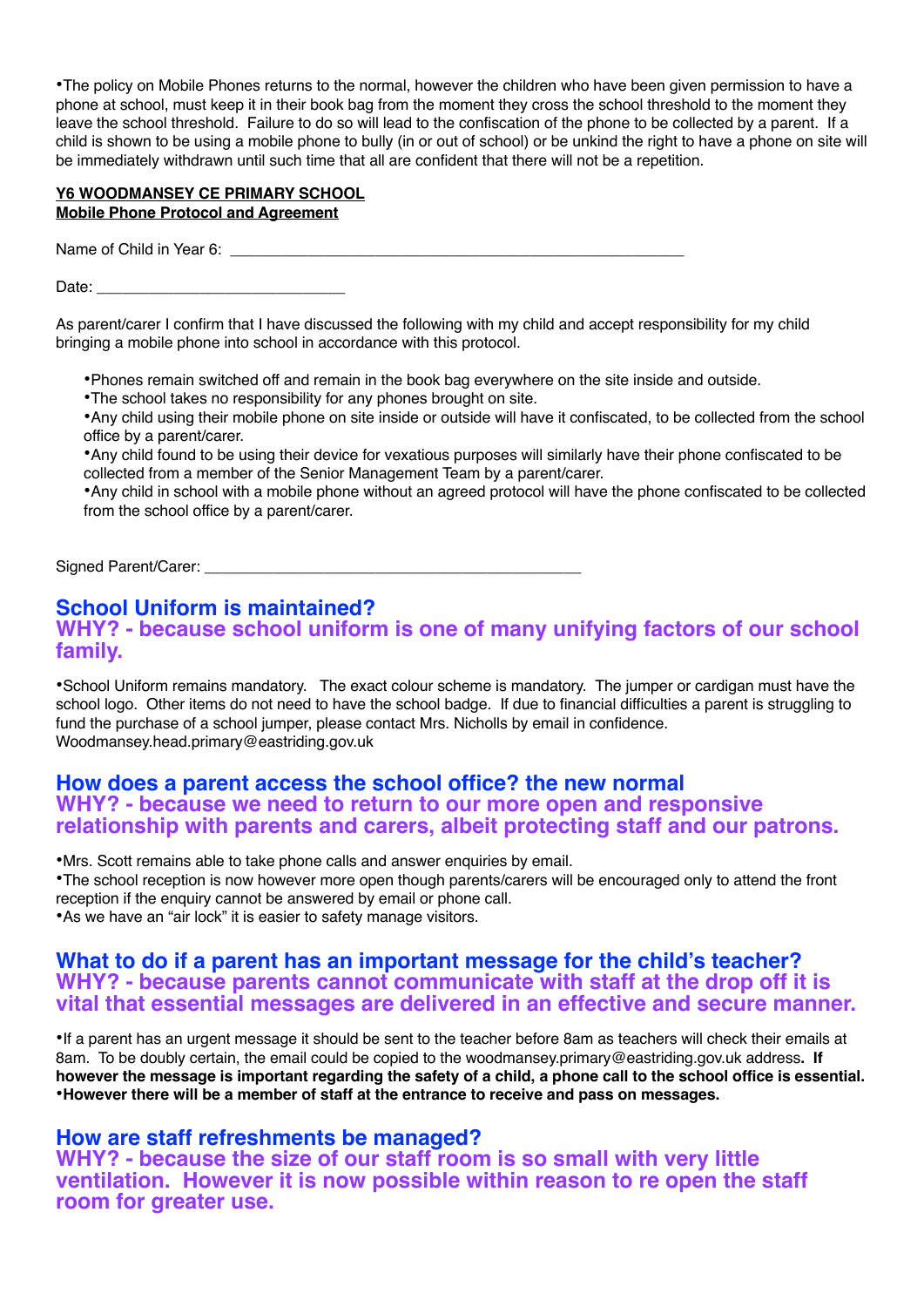•Staff are able to make hot drinks and use the facilities to prepare meals. Due to the size, staff should not use the room to sit and socialise. Refreshments can be taken to a larger, better ventilated classroom.

•Staff refreshments are to be paid for after a free offer over the first lockdown period. School meals for staff are £2.50 a day special rate, with an offer of £10 per week.

• Staff may now mix providing there is good ventilation

• Staff however should be mindful of distance when not wearing a face covering and should ensure there is good ventilation.

### **Will live meetings resume?**

**WHY? - because we can do these in a Covid Secure manner and it is essential that staff can communicate and debate effectively important changes in policy and procedure and also ensure the continuing development and improvement of the school. It is also essential that the whole team can once again feel as one and move from the isolationist systems in place since March 2020.**

•From September 2021 these have been in well ventilated classrooms and staff now may mix. • It was expected that live Governing Body Meetings will now be live.

### **Some Y6 responsibilities across the school were restored in October. WHY? - because some can be operated in a manner which doesn't compromise the other protocols in school..**

These were all suspended in March 2020 in order to prevent crossing across bubbles. Although the protocols and etiquette in corridors are to be maintained for the time being, Y6 children will be allowed to move about more freely in order to regain this aspect of their school life. They restarted in October 2021 when all other aspects of the return to school had been established. When confirming roles, it will be a good idea to have the clubs list on the screen. The full range of jobs will be restored in September. Jobs available in 2021/22 will therefore be: •Pupil Secretaries •AM Register Distribution •PM Register Distribution •1 Thought of the Week •6 Worship Team

•7 Green team (mixed sex please)

### **BAME Risk Assessments WHY? - because members of the BAME communities have been disproportionately affected by the virus.**

•A personal risk assessment is to be completed with each relevant member of staff who wishes it, in order to review how the member of staff is to be best protected. Attendance at work is however expected.

•Regarding children - If parents identify a child as coming from a Black, Asian or Minority Ethnic Background, they may wish to have a discussion with a senior member of staff regarding any particular concerns you may have or any specific risk assessment. Parents to email Mrs. Nicholls.

Parents will then be invited to come into school for an individual meeting.

#### **Recording Guests for Track and Trace This no longer exists.**

### **How will the hall be used?**

**WHY? - because we need to provide PE and Music education in a Covid Secure manner.**

•From September 2021 the normal hall timetable was resumed.

•After school clubs were fully restored from September 2021 ensuring good ventilation and hand hygiene.